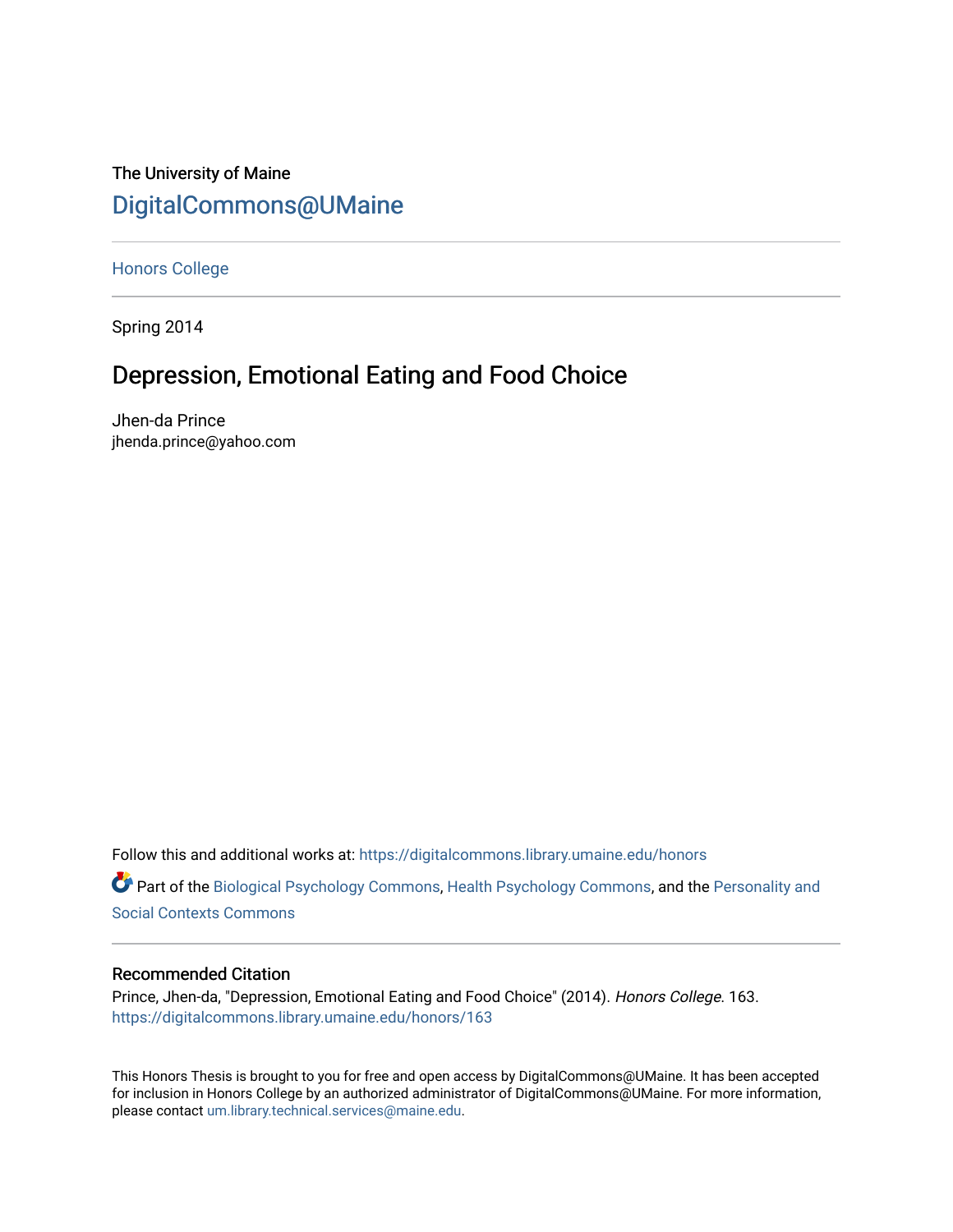# DEPRESSION, EMOTIONAL EATING AND FOOD CHOICE

by

Jhen-da M. Prince

A Thesis Submitted in Partial Fulfillment of the Requirements for a Degree with Honors (Psychology)

The Honors College

University of Maine

May 2014

Advisory Committee:

Shannon K. McCoy, Ph.D., Assistant Professor of Psychology Sandy Caron, Ph.D., Assistant Professor of Human Sexuality Emily Haigh, Ph.D., Assistant Professor of Psychology Lauren Hawthorne, M.A., Graduate Student (Psychology) Mimi Killinger, Ph.D, Honors Preceptor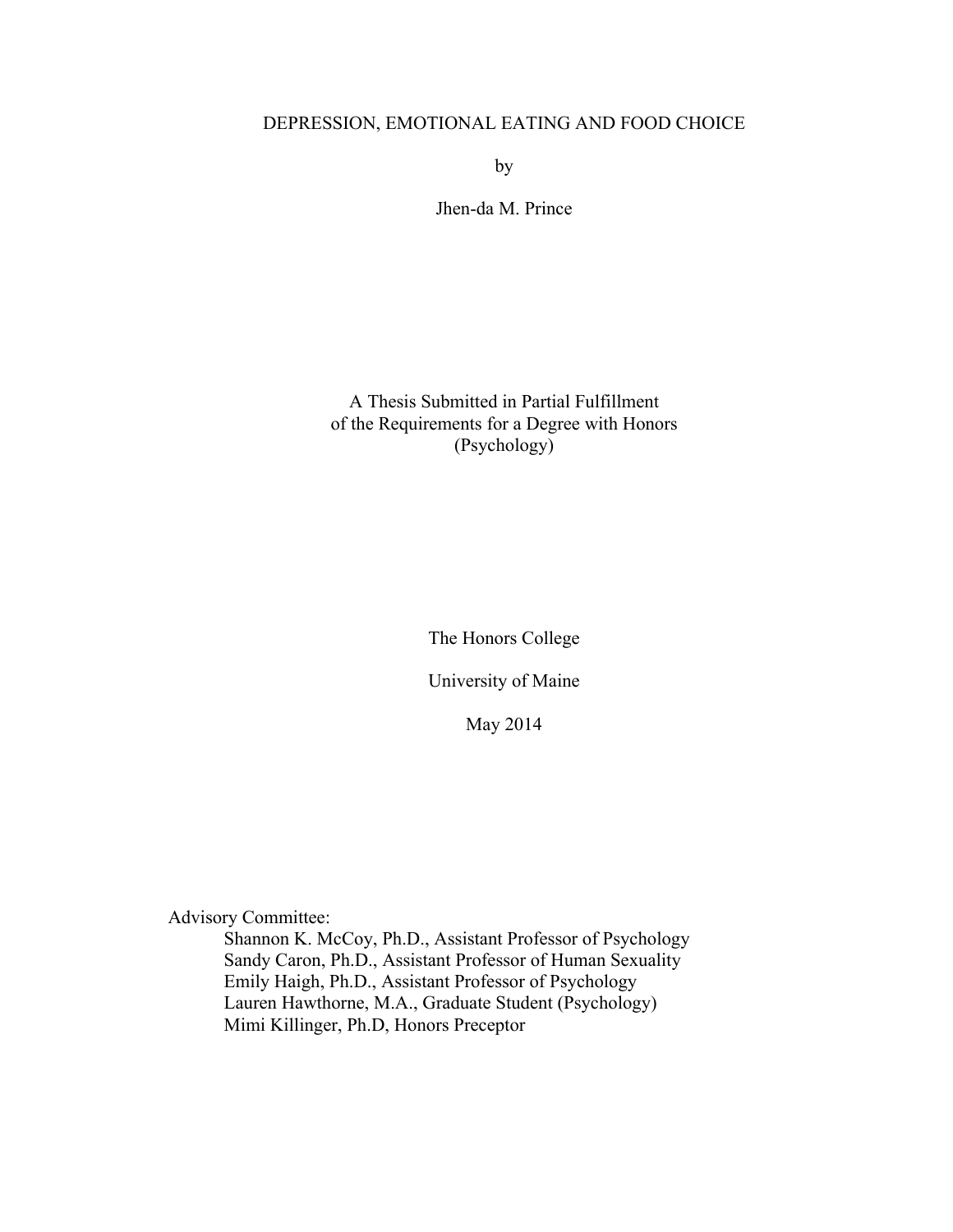#### Abstract

The prevalence of depression has been steadily growing throughout the years, especially among college students. Depression has been rated third amongst the presenting problems in college counseling centers (Drum & Baron, 1998) and studies have indicated that as much as 80% of college students say they have experienced some form of depression throughout college (Westefeld  $&$  Furr, 1987). Not only does depression affect college students, but positive affect does as well. Evidence that suggests that those with a history of depression may get the most benefit from having positive affect, given a negative relationship between positive affect and depressive symptoms has been found to be stronger when people are under stress, which may be common in college students (Pruchno & Meeks, 2004). Levels of negative or positive moods, which may lead to higher or levels of emotional eating, may also affect food choice. Language use also affects health, where positive emotion words are linearly related to improved health, and negative emotion words are curvilinearly related and have an inverse-U function (Pennebaker, Mayne & Francis, 1997). In this current research, I examined the relationship between negative/positive affect and their relationship to emotional eating and food choice. Hypotheses include that higher levels of depressed affect will result in higher levels of emotional eating, which in turn will increase sweet food eating, especially in women. Higher levels of positive affect are hypothesized to decrease levels of emotional eating, which in turn will decrease sweet food eating. Results indicated that emotional eating played a role in depressed/positive affect and sweet food eating. The findings of the study supported the hypotheses, suggesting that mood plays a role in food choice.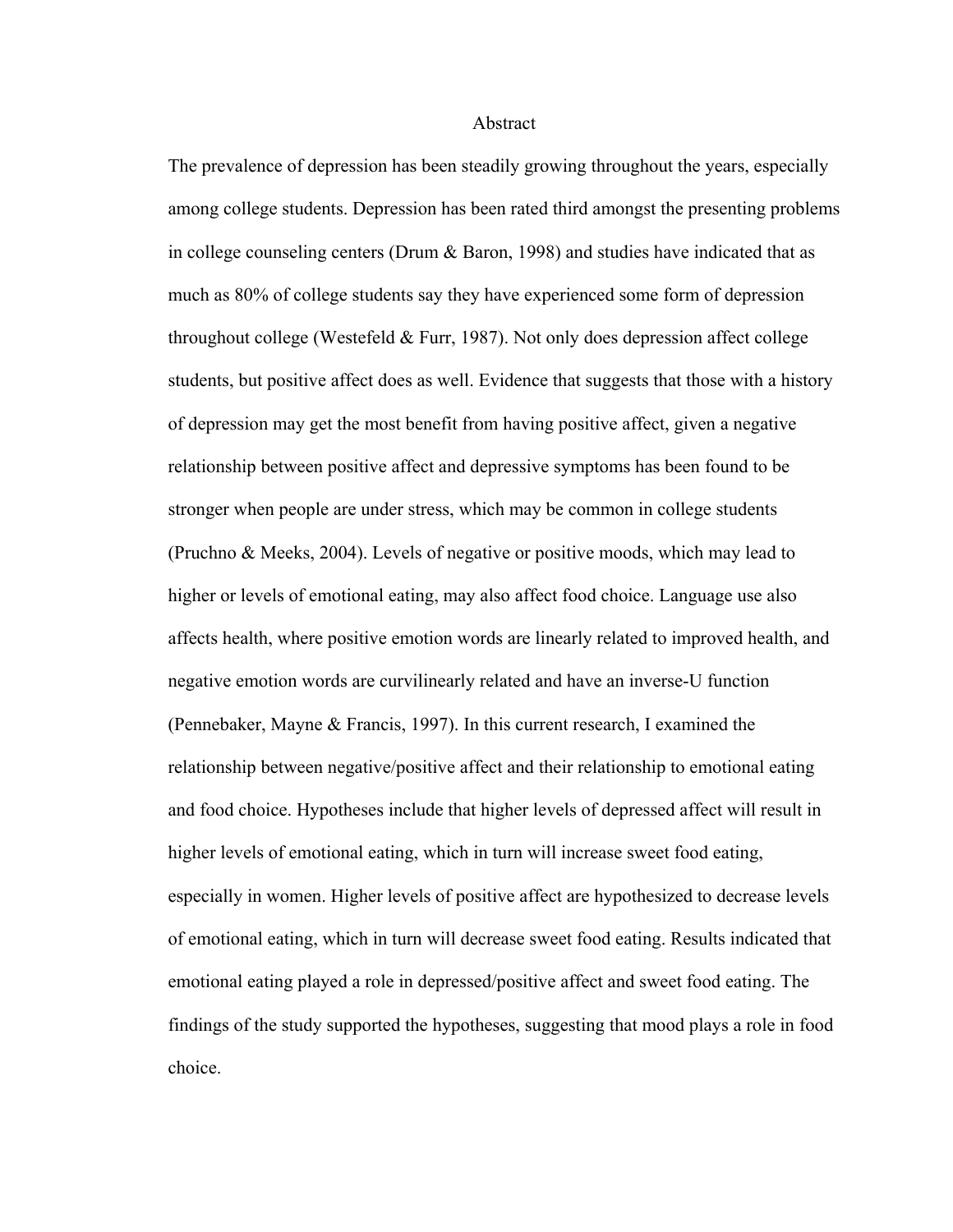Dedication

To my parents.

Thank you for your heartfelt support,

motivation, and guidance to help me be the best I can be.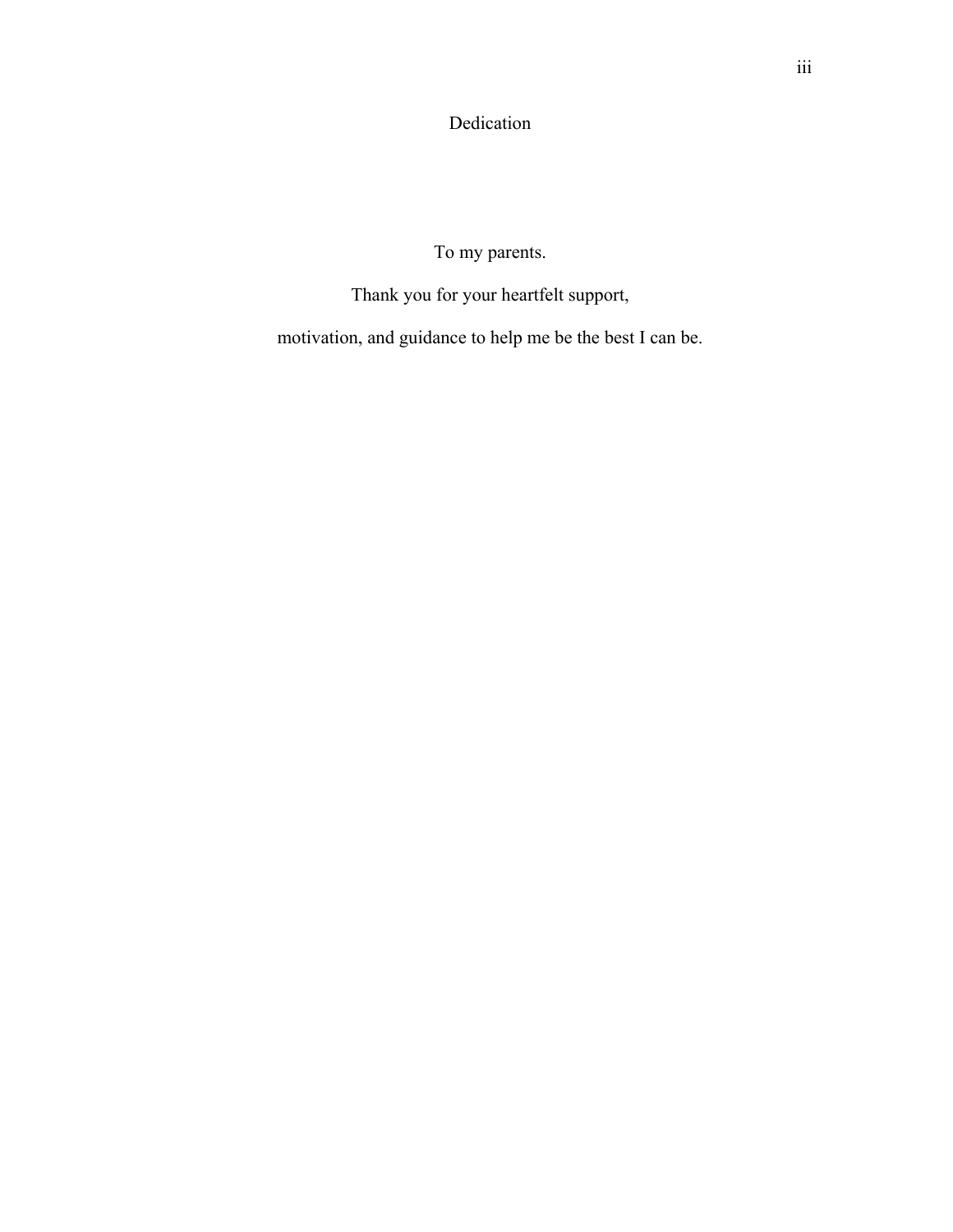Acknowledgment

I would like to acknowledge Dr. Shannon McCoy for her undying

guidance and encouragement for without it, this research

would not have been possible.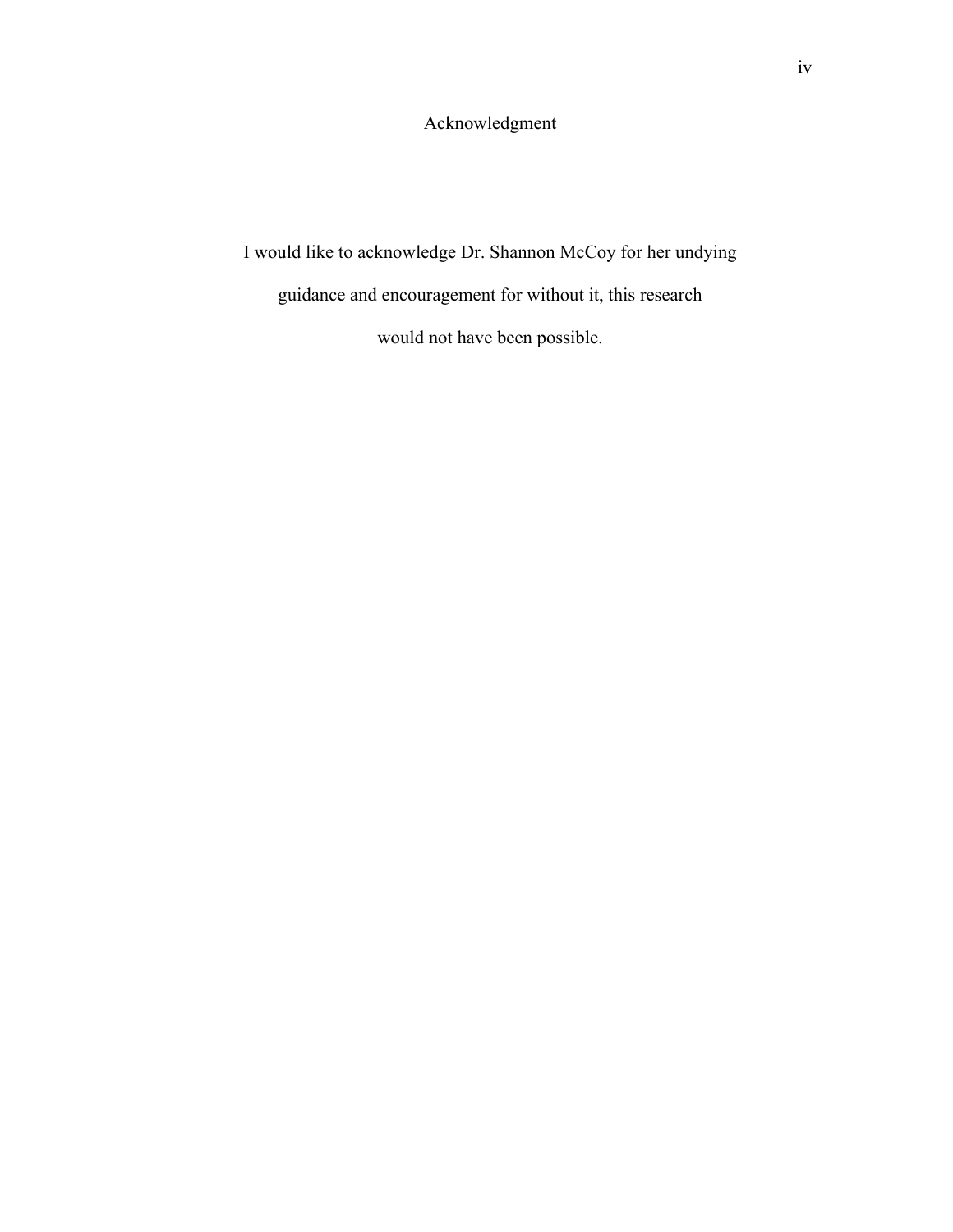# Table of Contents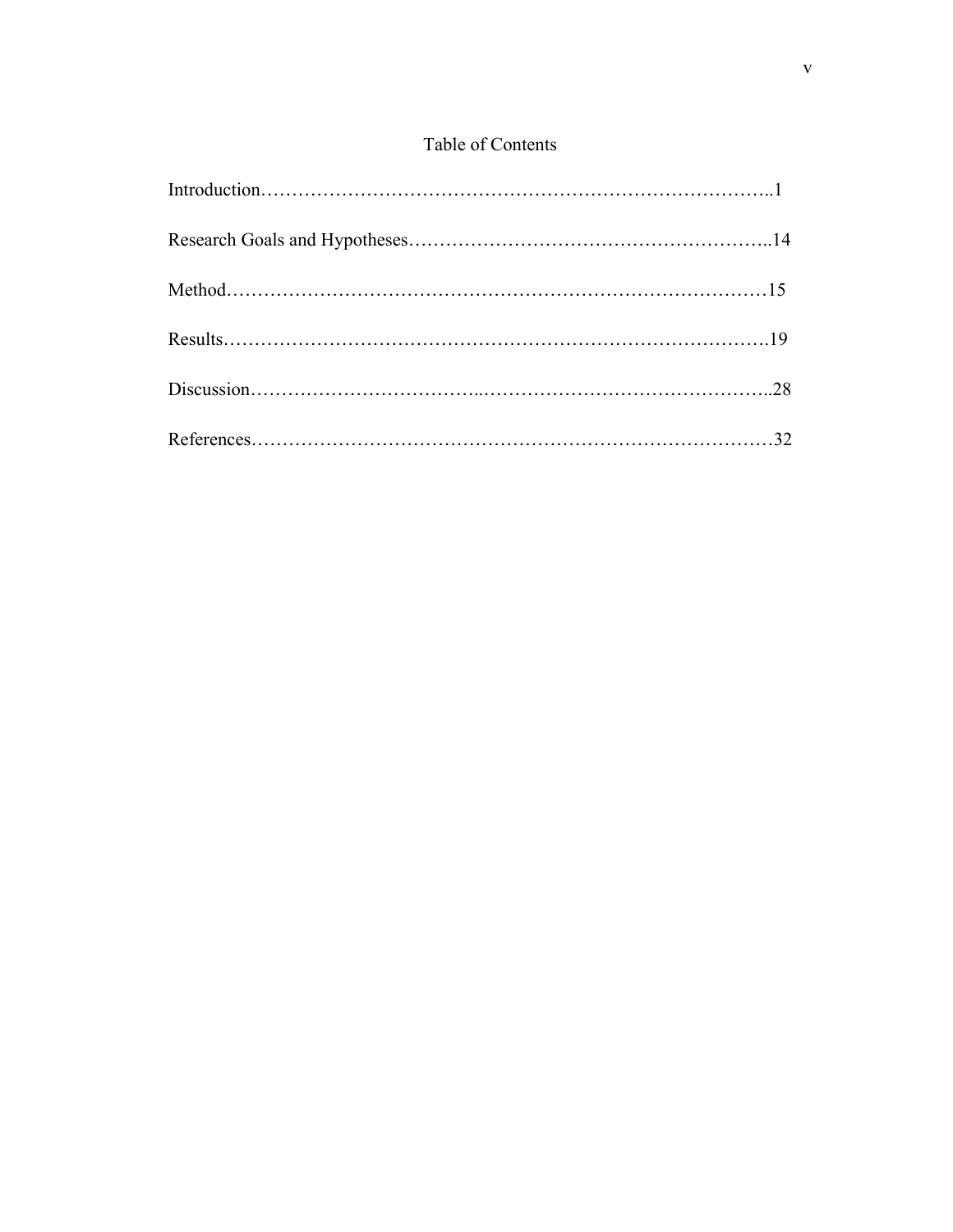# List of Tables and Figures

Table 1. Correlations, Standard Deviation and Means for Observed Variables

- Figure 1. Aaron Beck's Depressive Cognitive Triad
- Figure 2. Emotional Eating Model
- Figure 3. Hypothetical Model
- Figure 3a. Depression and Emotional Eating
- Figure 3b. Depression, Emotional Eating and Sweet Food Eating
- Figure 3c. Depression and Sweet Food Eating
- Figure 4a. Positive Mood and Emotional Eating
- Figure 4b. Positive Mood, Emotional Eating and Sweet Food Eating
- Figure 4c. Positive Mood and Sweet Food Eating
- Figure 5a. Depressed Language and Emotional Eating
- Figure 5b. Depressed Language, Emotional Eating and Sweet Food Eating
- Figure 5c. Depressed Language and Sweet Food Eating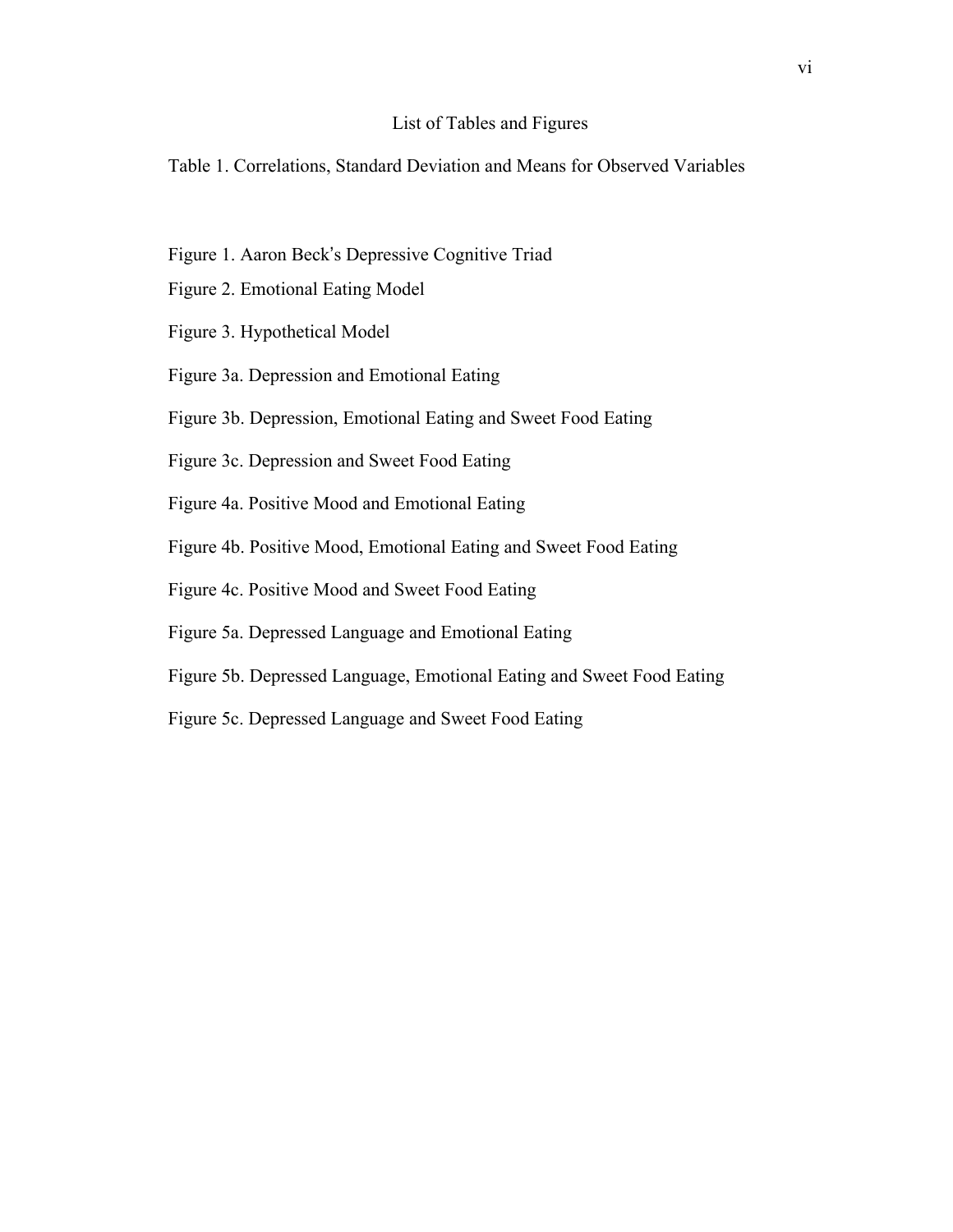### Depressed Language in College Students

*"We have seen how it is originally language which works on the construction of concepts, a labor taken over in later ages by science. Just as the bee simultaneously constructs cells and fills them with honey, so science works unceasingly on this great columbarium of concepts, the graveyard of perceptions."*

# *- Friedrich Nietzsche*

Today, there are many different mental illnesses that affect us personally or loved ones in our lives. Depression is among one of these mental illnesses in our country with a tremendously growing rate that is almost becoming an epidemic. Not only are these rates increasing among the overall population, but it is also increasing among college students as well; the future of our society. These growing rates must be targeted, given that rates of suicide among college aged students are high, and depression is a risk factor for suicide. By understanding depression more deeply in ways such as language, positive mood, emotional eating and food choice, we can better understand these relationships to help stop these increasing rates.

# **Depression**

Depression is a pervasive and progressive mental illness that affects many individuals in today's society. Nearly 1 in 5 people will experience a major depressive episode at some point in their lives (Kessler, Berglund, Demler, Jin, Koretz, Merkangas, Rush, Walters, & Wang, 2003). In 2004, unipolar depression was listed as the third leading cause of disease burden worldwide, following lower respiratory infections and diarrhoeal diseases. Among middle-income and high-income countries unipolar depressive disorders were the leading cause of disability over heart disease, HIV/AIDS, and other illnesses (Mathers, Boema, & Fat, 2008). Expectations are that depression will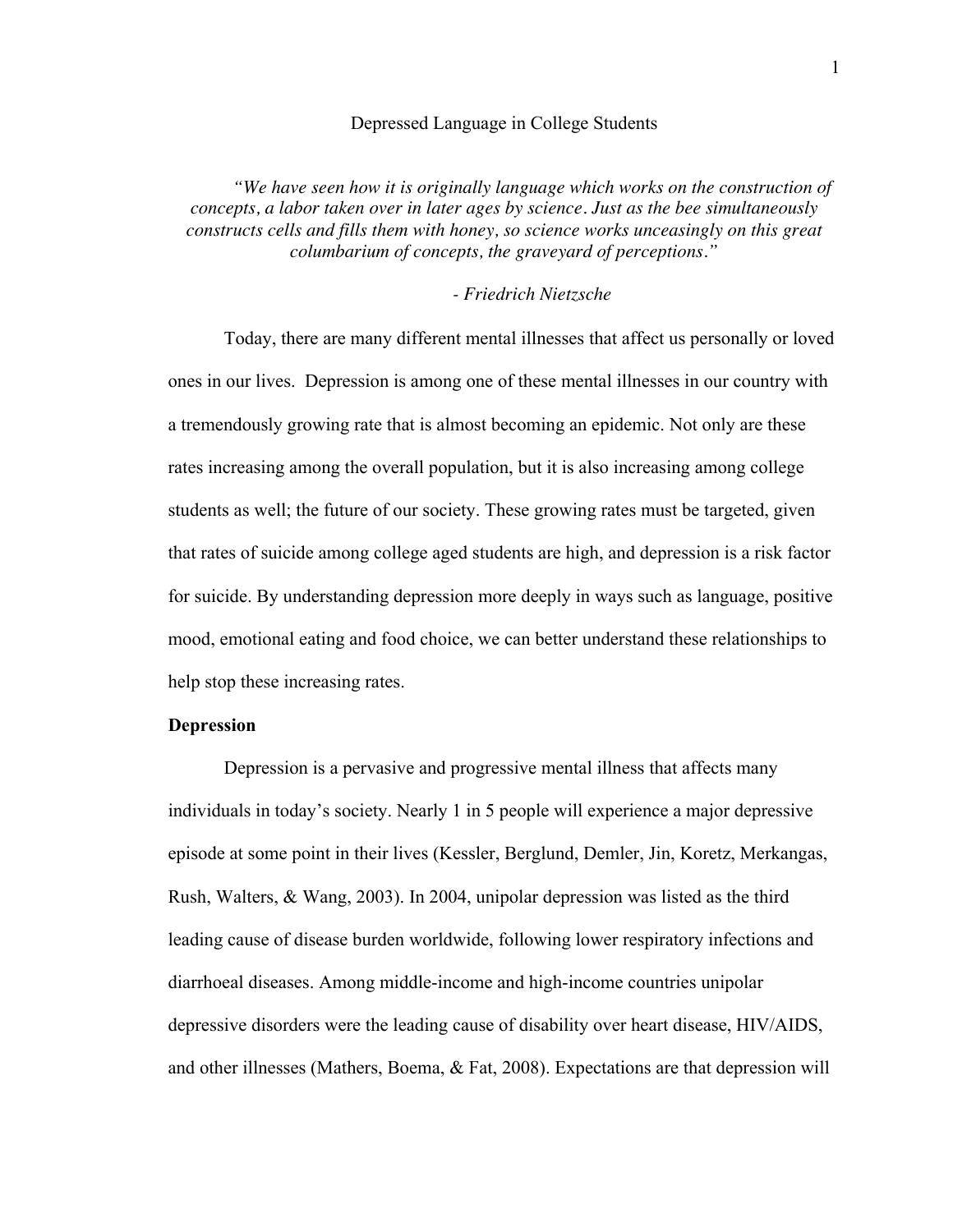climb to the second leading cause of disease burden worldwide, following cardiovascular disease by 2020 (Mathers et al., 2008). Like cardiovascular disease, depressive disorders are typically more common among individuals with chronic conditions such as obesity, cardiovascular disease, diabetes, asthma, arthritis, and cancer (Watts, 1987; Ruiz-Tiben & Hopkins, 2006). It is also more commonly seen in those with unhealthy lifestyle behaviors such as smoking, lack of physical activity, and binge drinking (Ruiz-Tiben & Hopkins, 2006). Additionally, some studies that indicate that there is a gender difference for this mental illness where major depressive disorder has been found to be more prevalent in woman than in men (Kessler et al., 2003). Depression affects many individuals in their day-to-day life and can often result in increased work absenteeism, short-term disability, and decreased productivity (Goetzel, Hawkins, Ozminkowski, &Wang, 2003).

Aaron Beck, a leading expert in depression describes it as a specific change in mood, whether that is sadness, apathy, or loneliness. Depression induces a negative selfimage, which typically involves self-blame. It promotes a desire for self-punishment, and a desire to escape or hide from reality. Physical or physically expressed changes such as anorexia, losses of libido, or insomnia are common. Other changes include increased agitation, hyperactivity, or withdrawal and inaction (Grover, 2012). Barlow (1988) furthermore characterized appraisal of things as hopeless as another defining feature of a depressed individual. Depression is also characterized as a mood disorder, where both adults and adolescents that experience depressive episodes report a higher negative affect and a lower positive affect on a daily level than those without depression (Bylsma,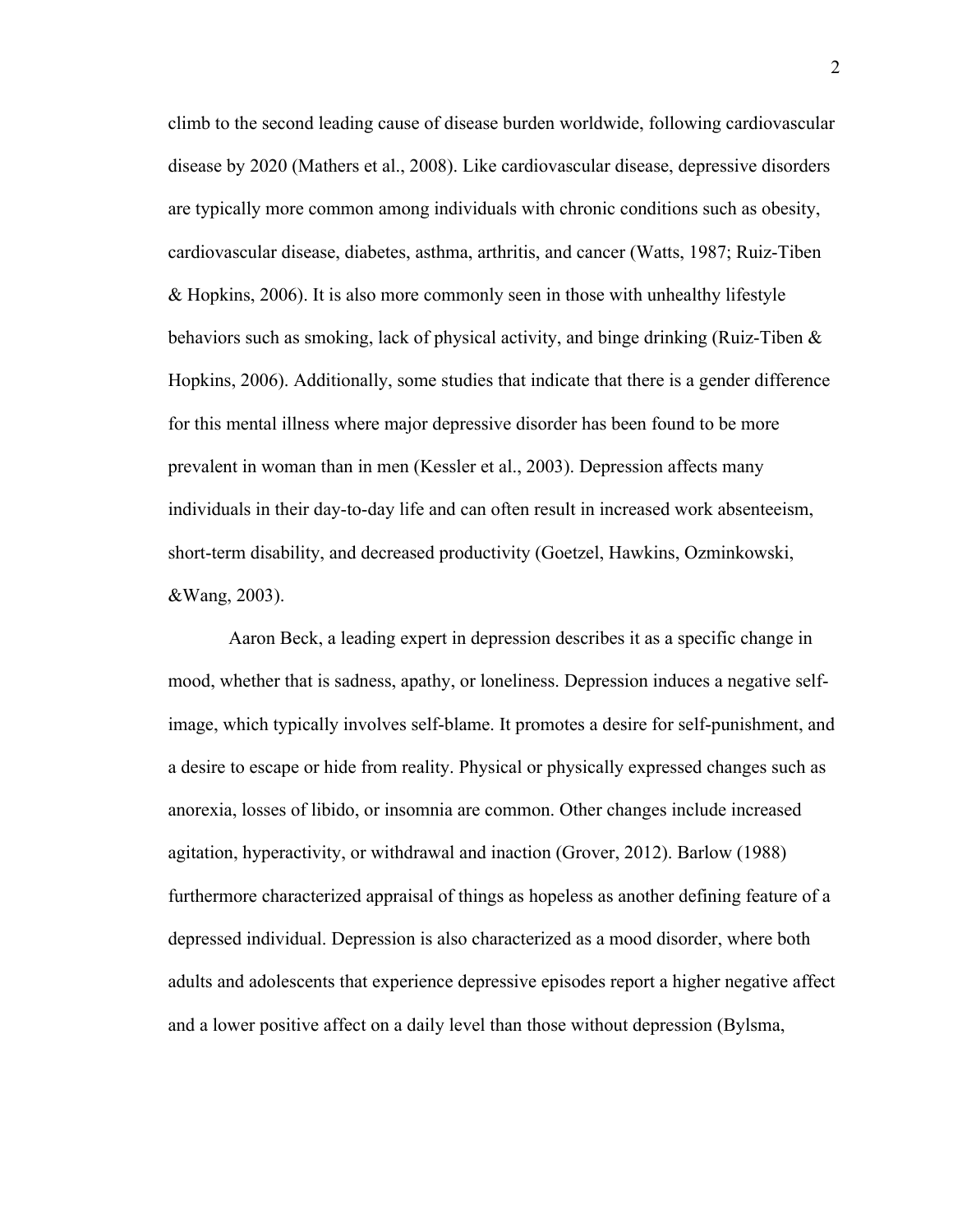Taylor-Clift, Rottenberg, 2011). Thus, depression often is associated with low positive affect.

Beck is also the father of cognitive therapy, which is a therapeutic approach that states that thoughts, feelings, and behavior are all connected. Through this therapeutic approach Beck developed the depressive cognitive triad model. This is a model that explains depression in terms of one's perception, containing domain-specific appraisals. These appraisals are negative appraisals and are comprised of three distinct domains: a negative view of oneself (e.g., "I am worthless"), a negative view of the world (e.g., "Everybody hates me because I am worthless), and a negative view about the future (e.g., "I'll never be good at anything because everyone hates me; Beck, Rush, Shaw, & Emery, 1979; see Figure 1). Beck termed these three appraisals "automatic thoughts" which reveal a person's core beliefs and what they find to be true. Through his therapeutic approach he was better able to help individuals develop a healthier way of thinking by reshaping these unhelpful beliefs and thoughts. A common technique used in this type of therapy would be to help patients identify and evaluate these thoughts, and by doing so patients are able to think more realistically, which lead them to feel better emotionally and behave more functionally (Beck, 1997).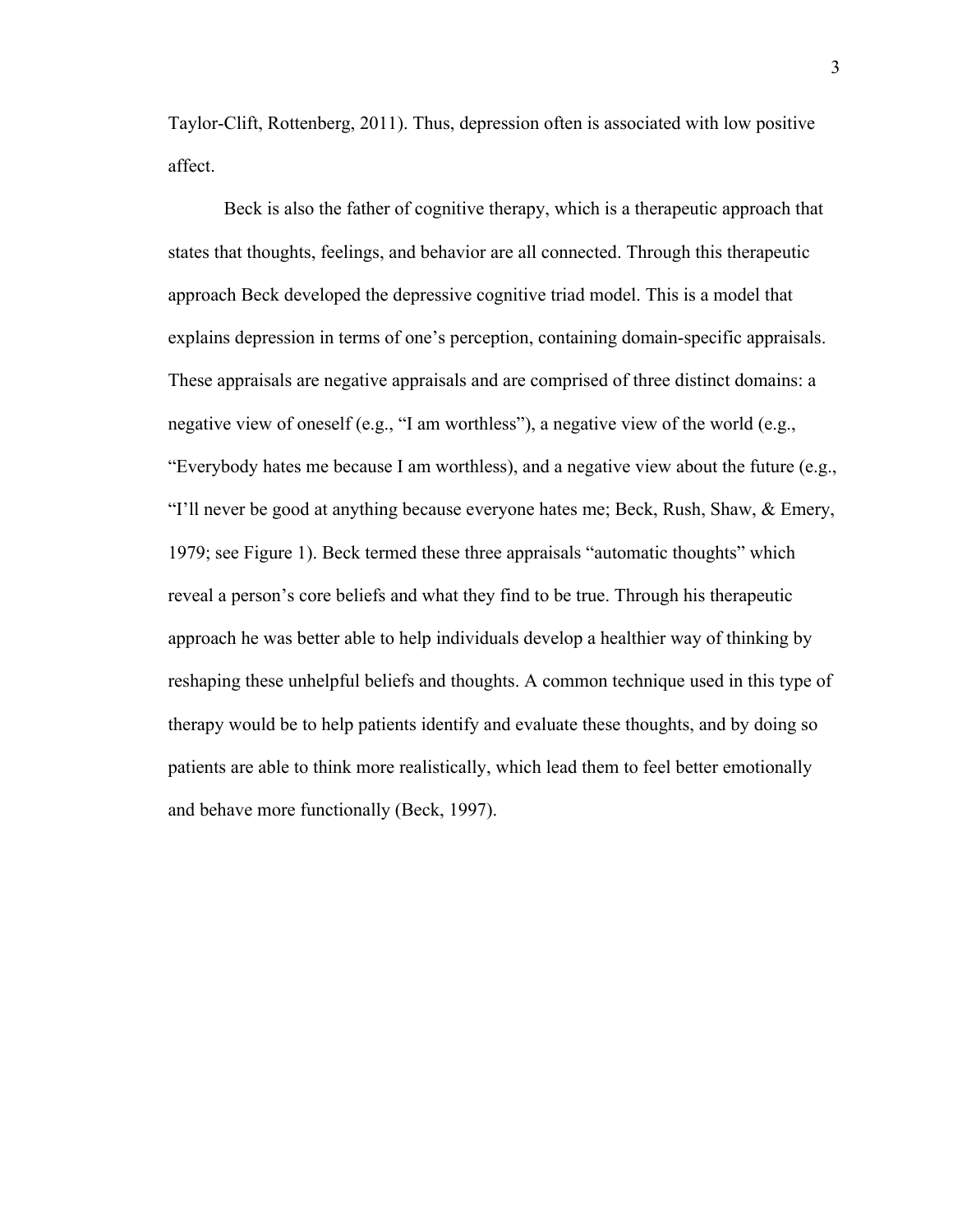

Figure 1. Aaron Beck's Depressive Cognitive Triad

Increasing evidence has indicated that depression is a disease that sticks with us. Rot, Mathew, and Charney (2009) have indicated that depression is a chronic, recurrent, and progressive illness, which can cause detrimental neuroanatomical changes in the brain. Most neuroimaging studies have found that major depressive episodes may be characterized by abnormalities in the interconnectivity of subcortical and cortical brain regions of the limbic system (Ressler & Mayberg, 2007). Lack of cortical regulation of the limbic system during psychological distress, for example, has been found to help explain stress sensitivity, emotional liability, irritability and suicide often seen in people with depression (Anand, Li, Wang, Wu, Gao, Bukhari, & Lowe, 2005).

Along the same lines, the vulnerability hypothesis proposed by Burcusa and Iacono (2007) states that those with a history of depression have psychological and/or biological attributes (e.g., gender, personality, and stressful life events) that existed before the initial onset of symptoms that provide a risk for recurrent depression. Furthermore, Maletic, Robinson, Oaks, Iyengar, Ball, and Russell (2007) provide evidence for a kindling hypothesis within depression. The word kindling, here, is used as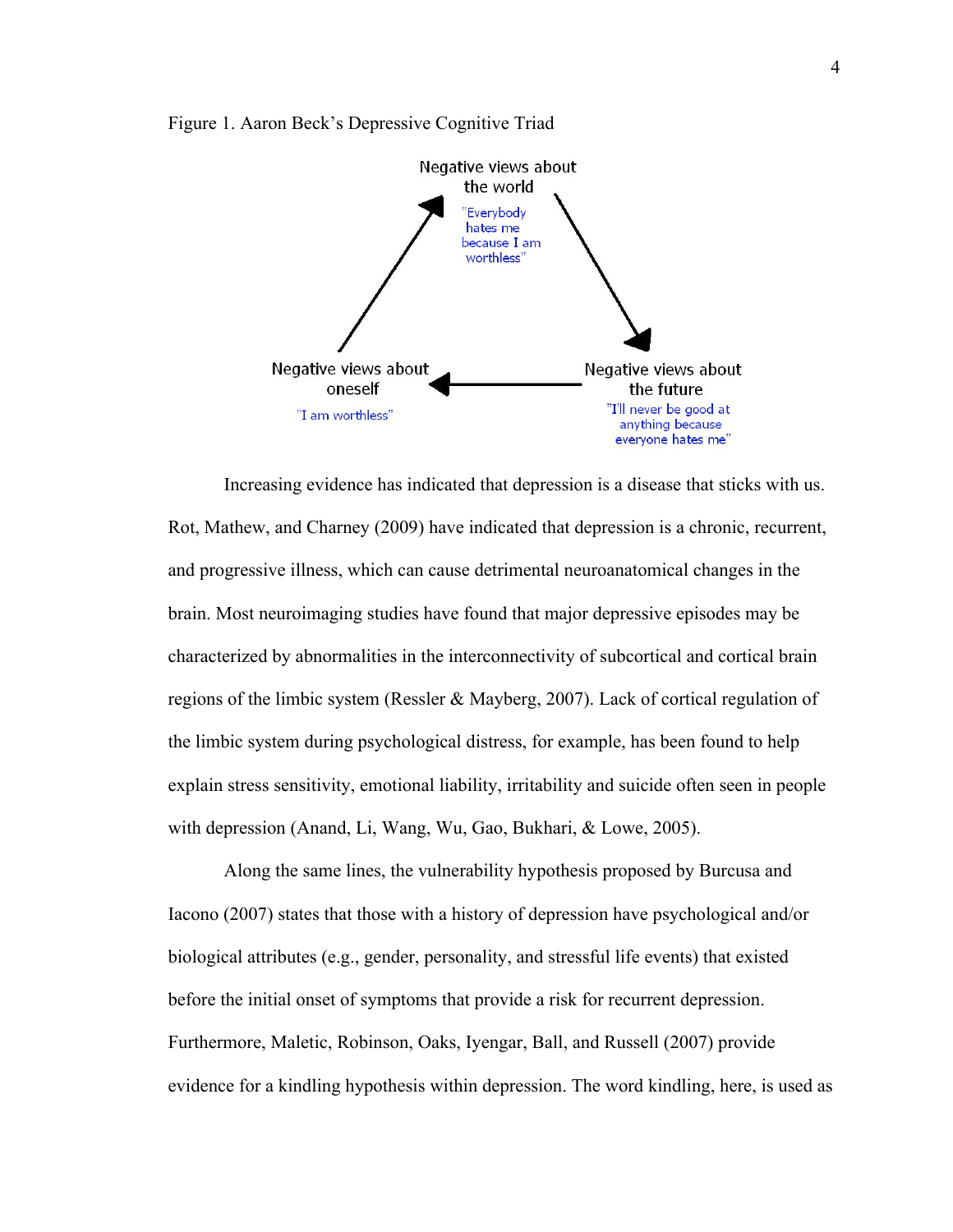a metaphor that is commonly used to describe the kindling model of epilepsy. Similar to the way small burning twigs can produce a large fire; repeated subconvulsive stimulation of the brain produces seizure behavior of increasing gradual intensity that builds up to a full seizure (Abel & McCandless, 1992). In other words, "seizures beget seizures." This model suggests that recurrent episodes lower the threshold, or increase the vulnerability for more seizures to occur (Bertram, 2007). The kindling hypothesis in depression proposed by Maletic et al., (2007) suggests a similar finding. Episodes of depression are more easily triggered over time, where someone who has a higher number of previous episodes of depression over time will more likely have future episodes of depression, sometimes in the absence of stressors.

#### **Depression in College Students**

### *Prevalence*

Not only is the prevalence of depression increasing in the general population, it is also increasing among college students as well. Depression has been rated third amongst the presenting problems in college counseling centers (Drum & Baron, 1998), and many college students experience their first symptoms of depression during their college years (Eisenberg, Golberstein, & Gollust, 2007). Westefeld and Furr (1987) indicate that 80% of college students have some form of depression throughout their college career. There have been studies that have explored the reason behind the increasing prevalence of depression, specifically among college students. Heppner, Kivlighan, Good, Roehlke, Kills and Ashby (1994) found that some professionals working in college counseling center settings have reported that depression and suicide might be increasing on college campuses. In fact, 14 years later, 95% of counseling center directors on college campuses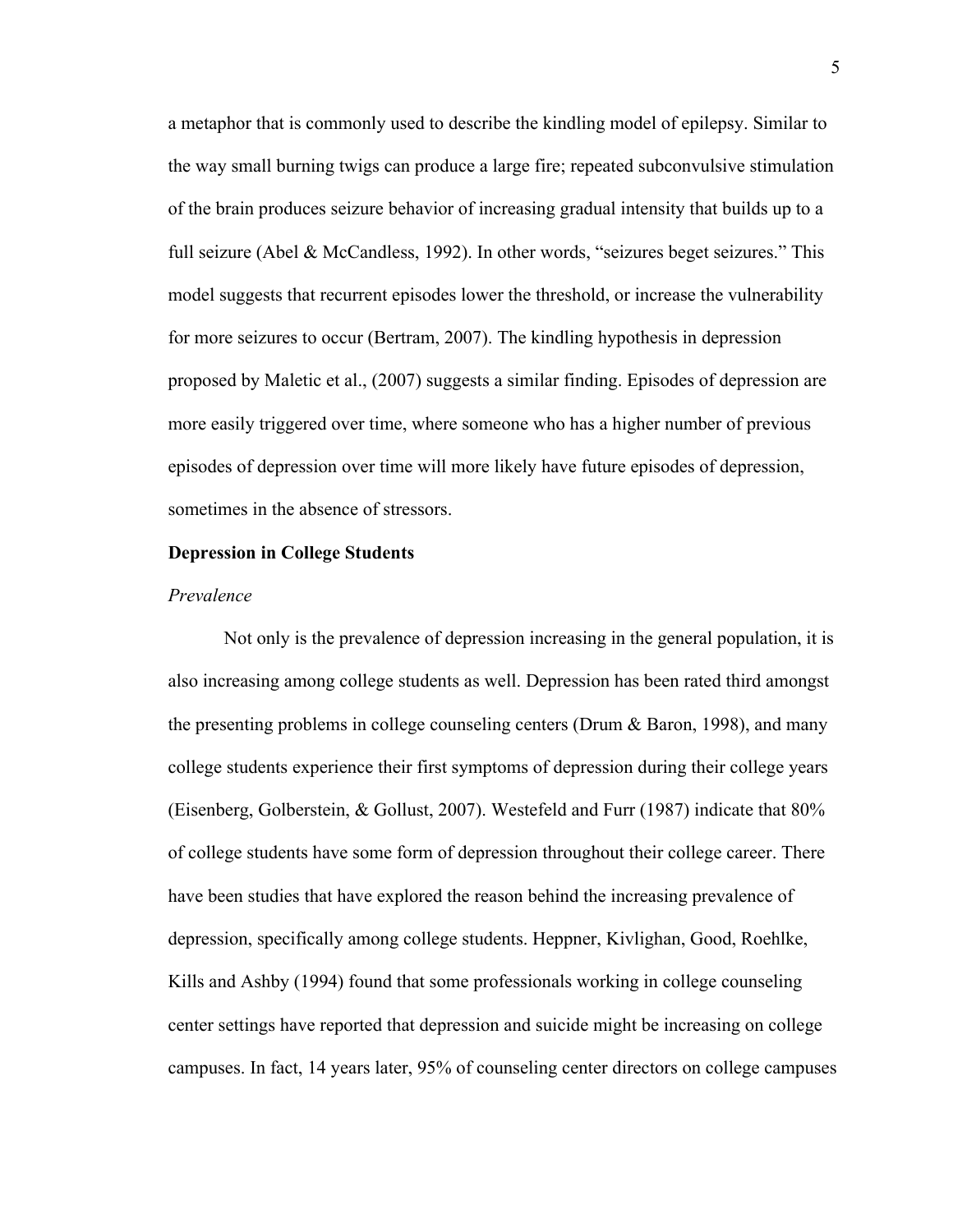perceived an increase in the number of college students with serious psychological problems. In 2008, 95% of respondents of the National Survey of Counseling Center Directors believed that there's a trend in recent years that indicate an increased number of college students with serious psychological problems. The percentage of counseling center clients taking psychiatric medicine has also increased overtime: 9% in 1993, 17% in 2000, 20% in 2003, and 26% in 2008 (Gallagher, 2008). These growing rates are alarming given the fact that depression is a major risk factor for suicide (Garlow, Rosenberg, Moore, Haas, Koestner, Hendin, & Nemeroff, 2008). Additionally, suicide is highly prevalent among college age students and has been found to the third leading cause for death among teens and young adults from the ages of 15-24 (National Center for Health Statistics, 2011).

#### *Depression Causes*

Why are college students suffering from depression? During college, students deal with a significant transition where they experience many different things for the first time in their life. A few of these factors include having roommates, adapting to a new lifestyle, making a new circle of friends, and developing alternate ways of thinking. The transition to college begets a distinct phase in life between adolescence and adulthood, which has been coined as the term emerging adulthood (Arnett, 2000; Erikson 1968). When students head off to college they lose connections to their family, friends, peer groups, favorite activities, social support networks they have created throughout their life thus far. Therefore, this is a unique period of time where individuals become self-oriented in order to focus on personal development and identification into the journey of adulthood (Arnett, 200). A poor development of identity can consequently make students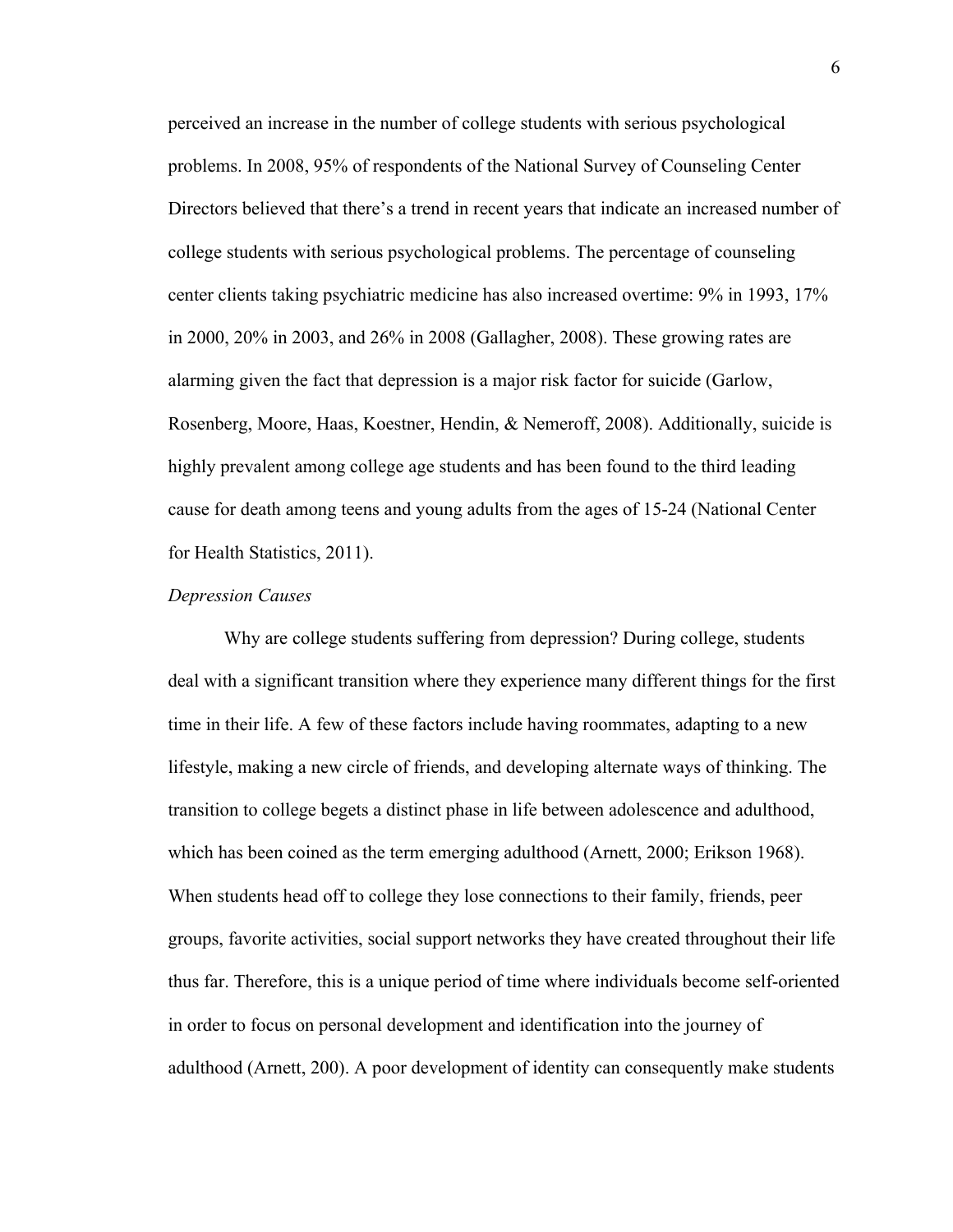feel disoriented and feel a loss of their sense of self, contributing to symptoms of depression (Tartakovsky, 2008). Even personality traits such as neuroticism have been indicated as a risk factor associated with depression, especially among college-age individuals where levels of neuroticism tend be particularly high (Roberts & Mroczek, 2008). Schwartz and Whitaker (1990) found that students perceive the most frequent contributing factors for the cause of depression to be related with grade problems, relationship problems, loneliness, and money problems.

#### *Consequences of Depression*

What happens to college students who are depressed? It has been found that depression has been linked to academic difficulties, along with interpersonal problems at college. Higher levels of depression are correlated with higher levels of impairment within these domains (Heiligenstein, Guenther, Hsu, & Herman, 1996). A study by Nyer, Holt, Pedrelli, Fava, Ameral, Cassiello and Farabaugh (2013) found that college students with suicidal ideation, compared to students without suicidal ideation, had higher levels of depressive symptoms, hopelessness, and anxiety. However, suicidal versus nonsuicidal students did not differ on measures of everyday cognitive and physical functioning, along with grade point average. A recent study has indicated that there may even be a difference in levels of depression depending on the type of institution an individual attends. It has been found that students at larger institutions are more likely to have experienced depression since coming to college and to list grade problems as a contributing factor to depression. Students from community college are less likely to cite loneliness as a factor in depression. Reasons for this finding suggest that students attending community college are more likely to have a local support network because the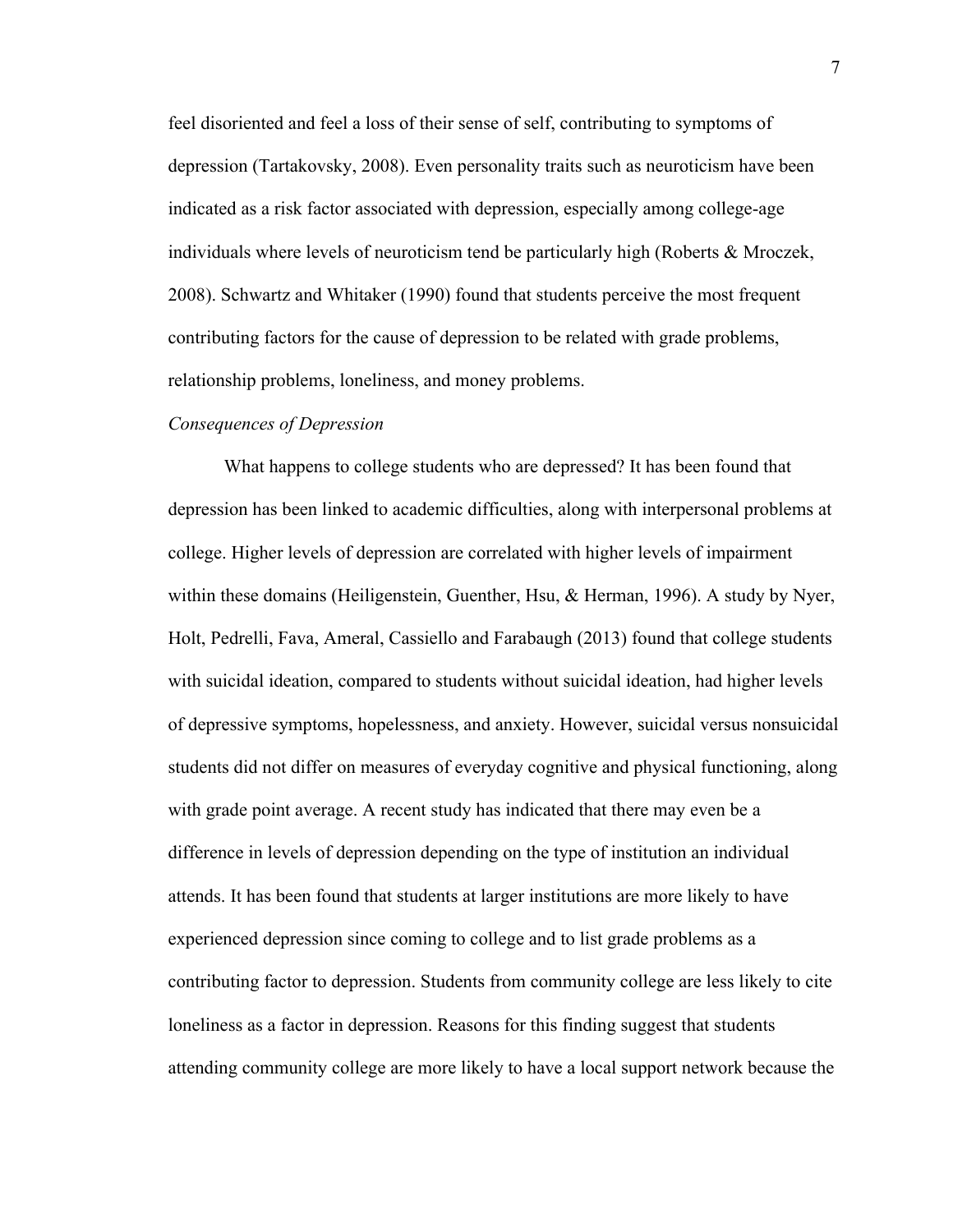vast majority of these students live within the local community. Also, they found that students who choose a college with a religious atmosphere might be more inclined to view suicide as less acceptable (Furr, Westefeld, McConnel, & Jenkins, 2001).

# **Depression and Positive Mood**

Another interesting way to look at depression is not only an increase in negative emotions, but also a decrease in positive emotions. For depressed individuals, having lower levels of positive affect, on top of already higher levels of negative affect can harm these individuals even more. First off, to better understand this relationship between positive and negative affect, Zautra, Affleck, Tennen, Reich, and Davis (2005) introduced the idea of affect polarization. Affect polarization refers to a dominance of one type of affect, positive or negative, over the other in reaction to threatening conditions such as stress or pain. The broaden-and-build theory also exemplifies similar outcomes, where when positive affect remains high during stressful situations, individuals are better able to cope, therefore decreasing levels of negative affect (Ong, Bergeman, Bisconti, & Wallace, 2006). There is also evidence that suggests that those with a history of depression may get the most benefit from positive affect, such that the negative relationship between positive affect and depressive symptoms has been found to be stronger when people are under stress (Pruchno & Meeks, 2004). In other words, the less positive affect you have, the more depressed you feel when you are under stress. Another 3-year longitudinal study of college students, those who had experienced depression prior to study participation and those who experienced an initial depressive onset during the study showed greater decreases in positive affect on more stressful days compared with students with no history of depression, suggesting similar vulnerability profiles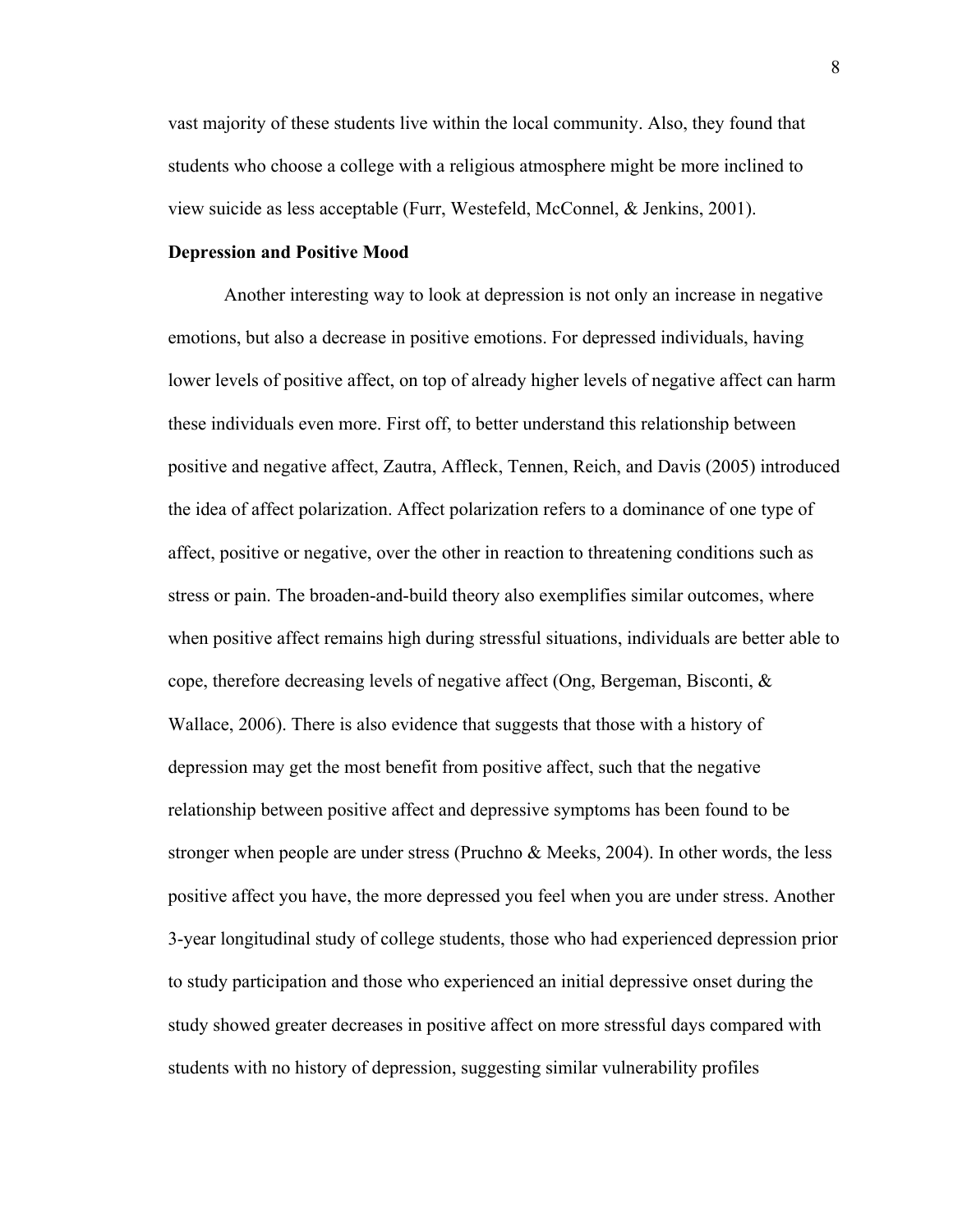(O'Grady, Tennen, & Armeli, 2010). In the current research, we examine both depression and positive affect among college students.

#### **Depression and Weight**

Can depression affect our body shape and size? Several studies indicate that a relationship with negative affect and weight gain. Also, as stated above depression can be related to many other chronic health conditions such as cardiovascular disease, diabetes, asthma, arthritis, and cancer (Watts, 1987; Ruiz-Tiben & Hopkins, 2006). It has been found that depressed affect and excessive food intake are linked to each other in some studies. Geliebter and Aversa (1991) found that overweight participants reported eating considerably more than usual when they felt anxious, depressed or alone whereas normal weight participants did not show this same pattern. According to another study by Kayman, Bruvold, and Stern (1990) weight histories of women were classified under two categories: relapsers (those who had lost weight but regained it) and maintainers (those who had lost weight and maintained their normal weight for two or more years). Findings indicated that women experienced negative emotional states and unexpected stressful life occurrences during their time of relapse. Relapsers reported that they turned to food to help them feel better when they were stressed, while maintainers believed they could cope with problems by using problem-solving techniques rather than food. Therefore, depression may lead to emotional eating.

#### **Depression and Emotional Eating**

Can our emotions influence the ways in which we eat? Most literature on food cravings focus specifically on carbohydrate craving and consumption and focuses on the relationship it has with dysphoric mood. It is most commonly assumed that dysphoric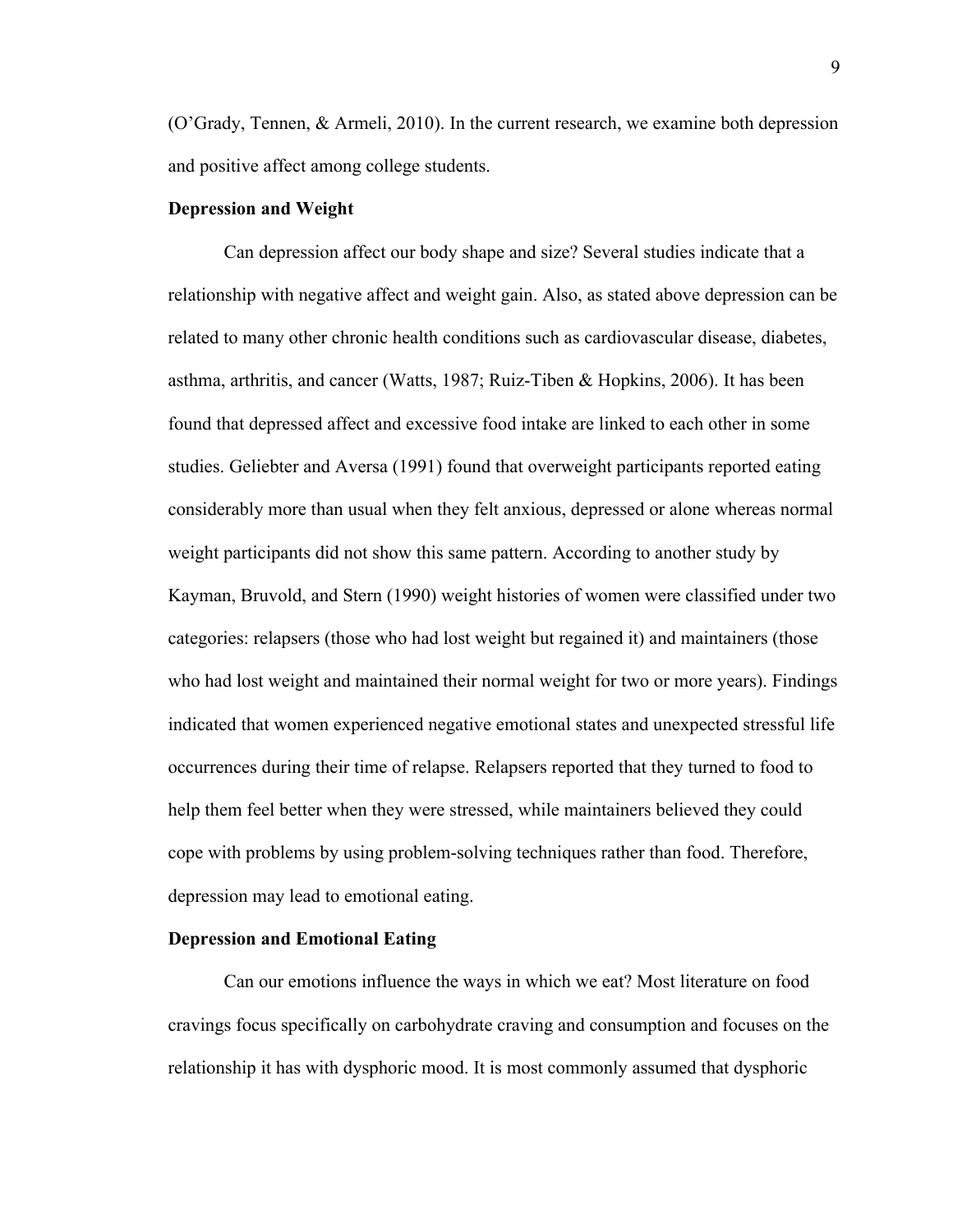mood elicits carbohydrate craving because of a serotonin deficit. This deficit in serotonin drives individuals to consume carbohydrates because pure carbohydrates elevate central serotonin synthesis. This increase in synthesis of serotonin is said to relieve dysphoric mood, which furthermore strengthens the connection between dysphoric mood and carbohydrate consumption, which then further increases the craving for carbohydrates (Wurtman, 1987). This concept can be more readily understood as the self-medication hypothesis proposed by Leibenluft, Fiero, Bartko, Moul, and Rosenthal (1991). Leibenluft et al., (1991) specifically proposed this hypothesis for the craving of carbohydrates and indicated that cravings for carbohydrate-rich foods exist because the consumption of these foods results in a relief of dysphoric symptoms, such as depressed affect (see figure 2). Given that an increase in carbohydrate rich food decreases negative affect, these findings tie in perfectly with the outcomes of depressive disorders exclaimed by Watts et al., (1987) where depressive disorders are typically more common among individuals with conditions such as obesity, cardiovascular disease, and diabetes.

Figure 2. Emotional Eating Model

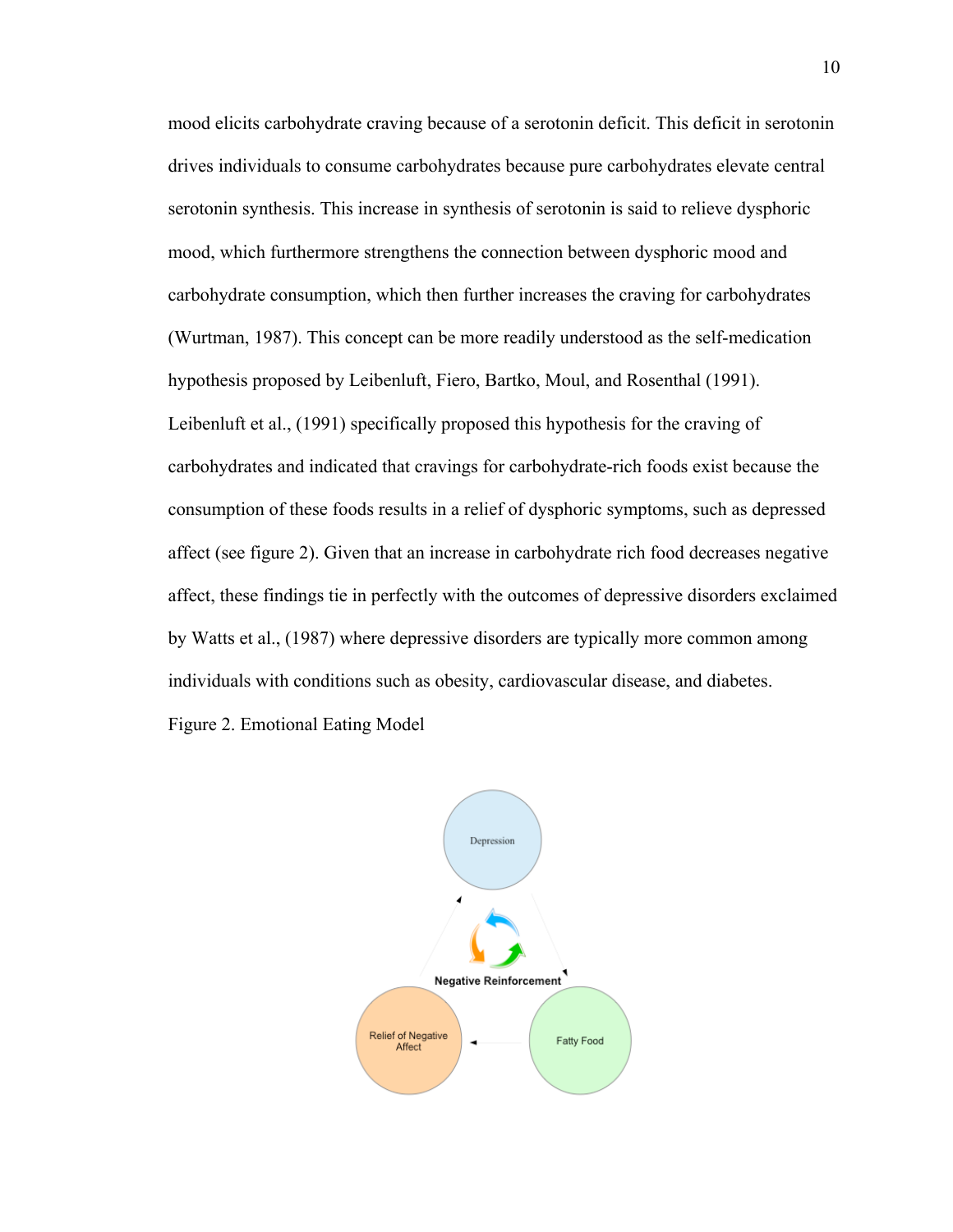There have also been findings for a gender difference in depression and food choice. Dube, Lebel, and Lu (2005) have found that consumption of comfort food alleviated women's negative emotions, but also produced guilt. They found that men's comfort food consumption was motivated by positive emotions whereas women's consumption was triggered by negative affect. Foods high in sugar and fat content were more efficient in relieving negative affect, whereas low-calorie foods were more efficient in increasing positive emotions. High calorie sweet foods (e.g. ice cream, cookies, chocolate) have been linked to the production of endogenous opiates and serotonin. Both of these neuroendocrine mechanisms operate on the experience of negative affects and less on positive emotions (Dube et al., 2005). It has also been found that non-depressed individuals consume more protein and depressed subjects consume more carbohydrates (Christensen & Somer, 1996). Therefore, depression may lead to emotional eating, particularly of sweet and/or fatty foods.

## **Depression and Food Choice**

Can our choice of food be influenced by how we feel? One of the dangers of depression is that it can impact individuals not only psychologically, but physically as well. It has been found that emotions exert a powerful influence on food choice, and there is evidence that indicates that depressed individuals may consume a different diet than those who are not depressed. Up to 97% of women and 68% of men report food cravings (Weingarten & Elston, 1991) and additionally, it has been found that depressed individuals may crave, or urge to seek out and consume particular foods that are different from non-depressed individuals. Weingarten and Elston (1990) indicate that the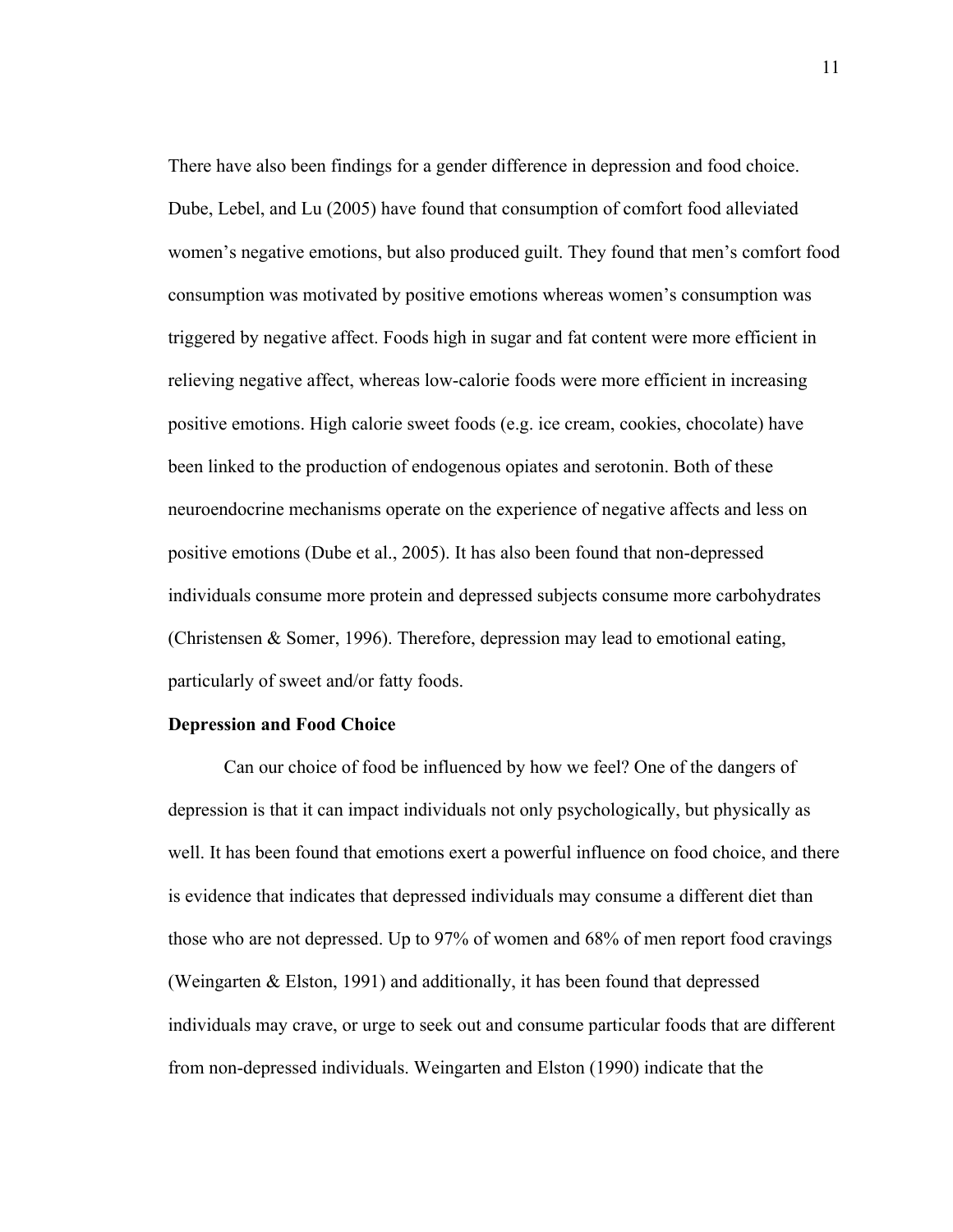explanations for these cravings can be explained through the abstinence model and the expectancy model. The abstinence model proposes that craving emerge from a dysphoric state that is created when abstaining from a dire or need from that substance (e.g. food). The expectancy model suggests that a craving is prompted by exposure to either an internal or external cue that is associated with the desired substance. In other words, when we do not eat the foods we crave, we may reach a dysphoric state of mind such as depressed affect and our cravings for certain foods may be prompted by a state of mind or mood, such as depressed affect. This may be another reason why depressed affect leads to sweet and/or fatty food eating.

### **Depressed Language**

The use of language to derive insight into a speaker's wellbeing is not a new concept for us. Freud (1901) pointed out that common errors in speech betray people's deeper motives and fears. Jacques Lacan (1968) extended the ideas presented by Freud by suggesting that the unconscious asserts itself through language. Paul Ricoeur (1976) further argued that the ways in which we describe shared events define the meanings and our own reality of these events. Thus, the words people use can help us delve into important aspects of their emotional and cognitive worlds. By focusing on word use, the style in which individuals use words, rather than the context, we can even see differences in how two people may make a simple request. For example, if someone were to say, "would it be possible for you to pass me the salt?" versus "pass the salt" both express a desire for salt. However, the word use between these two exclamations refers to differences in the their relationship with who they are speaking to, their personality, and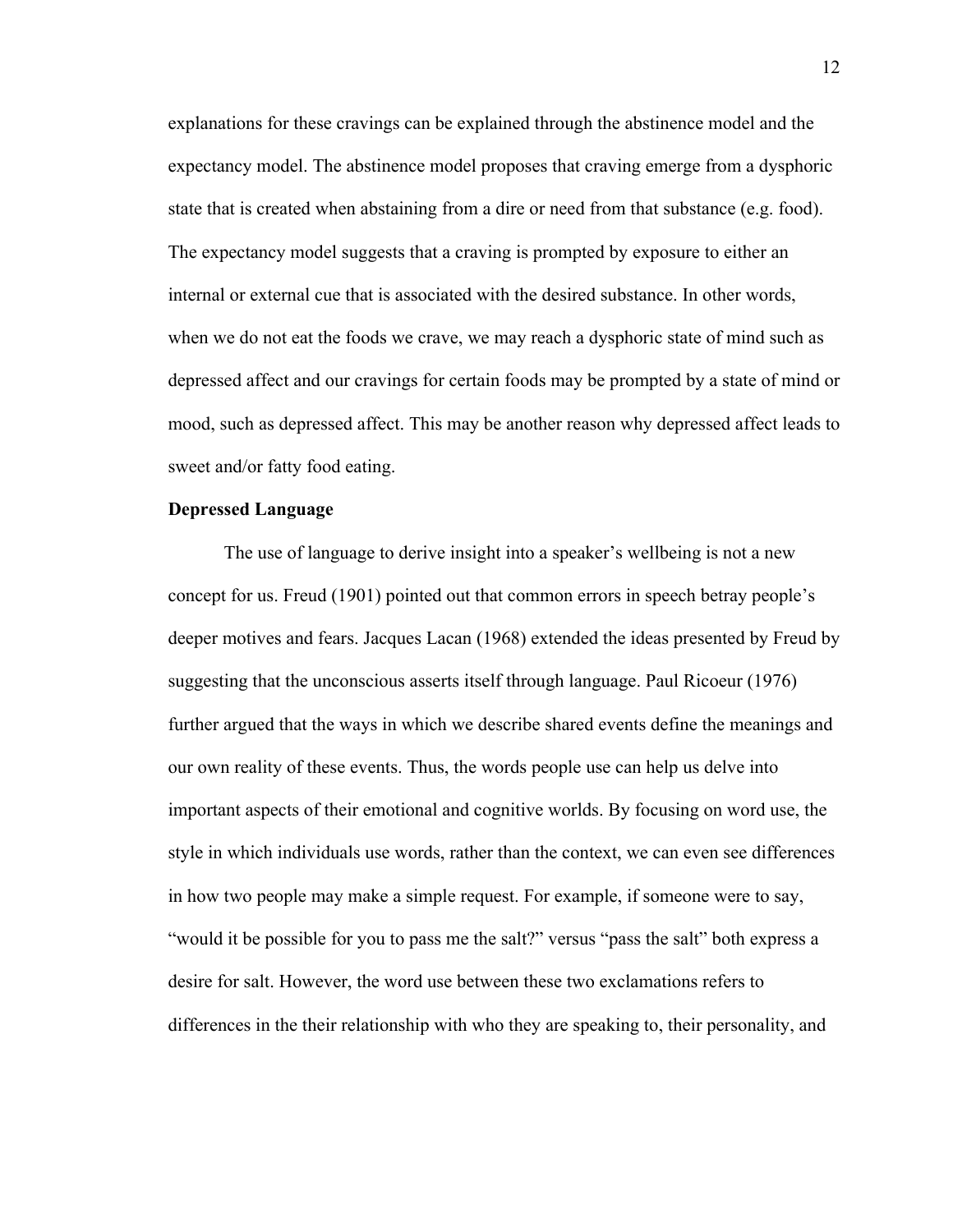maybe even the way the speaker understands themselves (Pennebaker, Mehl,  $\&$ Niederhoffer, 2003).

Therefore, the use of language can also help us delve into the cognitive schemas of depressed individuals. By looking at the words that individual's use, we can better understand the way in which they view the world around them. Among the emerging studies on word use, pronoun use has been found the most revealing. For example Pennebaker and Lay (2002) found that elevated use of first person plural pronouns have been linked to depression, self-focus, and emotional distancing. They also found that an elevated use of second and third person pronouns suggest that the speaker is more socially engaged, or aware of their environment. Bucci and Freedman (1981) found that clinically depressed individuals tend to have an elevated use of first person singular pronouns (e.g. I, me, my) than non-depressed individuals. They also found depressed individuals to use a reduced amount of second and third person pronouns. Rude, Gortner and Pennebaker (2002) examined the language use of currently depressed, formerly depressed, and never depressed college students. Their results confirmed the same linguistic pattern of self-focus in depression for written language when comparing currently depressed and never depressed individuals. Similar to findings previously described on gender differences and depressed affect (Kessler et al., 2003; Dube et al., 2005), some evidence even suggests that there may be a difference in this pronoun use between men and women. Based on a study where college students wrote about coming to college, Pennebaker and King (1999) found a higher use of "I", "me" and "my" words in female students' stream of consciousness while examining these writings.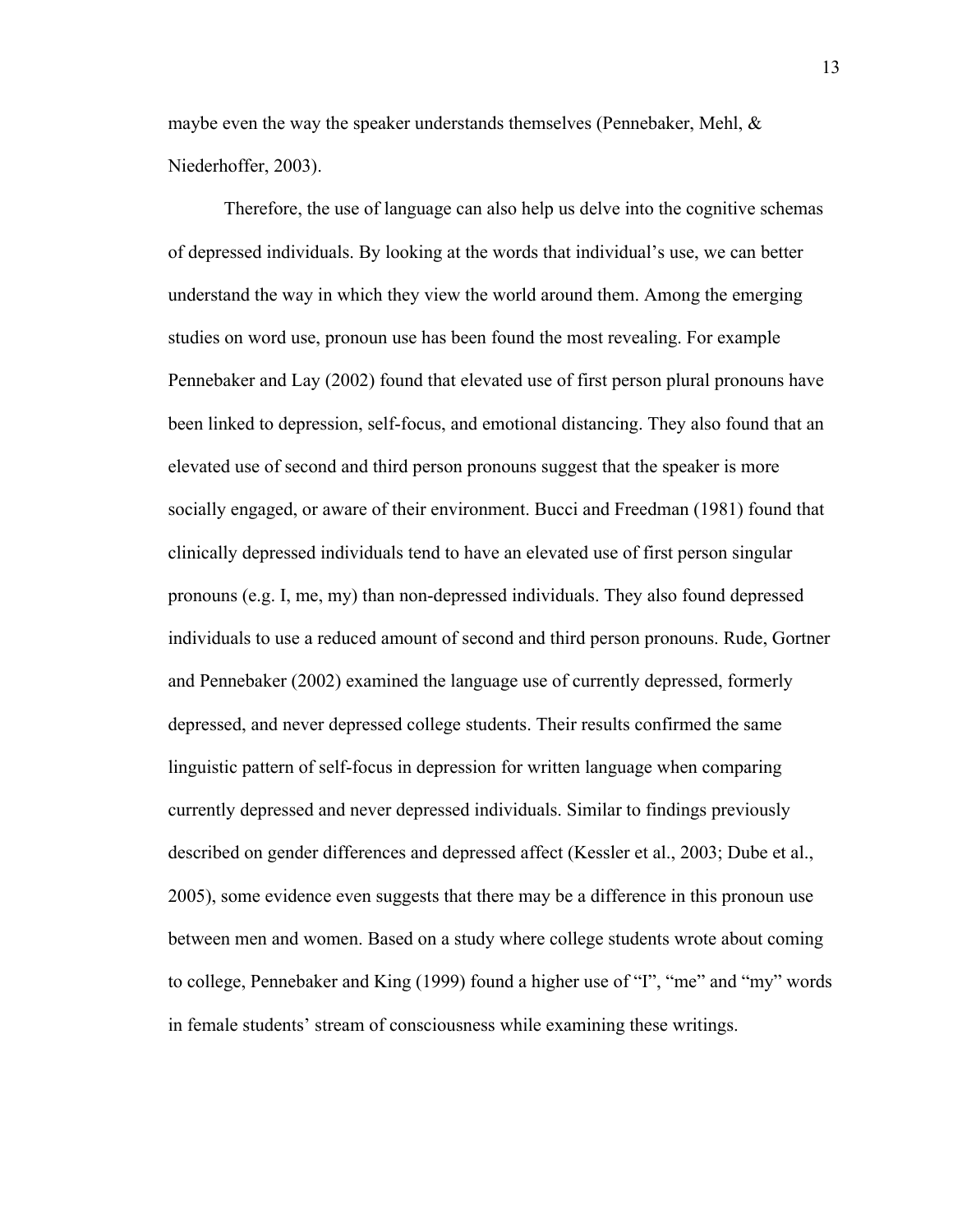Furthermore, it has been found that the use of positive and negative emotions words are linked to depression as well. Depressed college students tend to use significantly higher levels of negative emotion words (e.g. sad, fight, gloom) and fewer positive emotion (e.g. joyful, share, best) words than college students who were never depressed (Rude et al., 2002). This finding ties in perfectly with the findings for depressed affect as discussed previously (Bylsma et al., 2011). Not surprisingly then, the use of positive emotion words are linearly related to improved health, whereas negative emotion words are curvilinearly related and have an inverse-U function (Pennebaker, Mayne & Francis, 1997). Baddeley, Daniel, and Pennebaker (2011) found in a case study of a particular surveyor that prior to his suicide, there was an increased use of negative emotion words in his writing nearing his death. Morever, literature on repressive coping found that those who do not use negative emotion words when describing a traumatic event are at a great risk for subsequent health problems than those who use at least some negative emotion words (Jamner, Schwartz, & Leigh, 1988). In the current research we examine whether depressed language use predicts emotional eating and food choice in a similar manner as depression.

### **Research Goals and Hypotheses**

The current research examines the relationship between depression, positive mood, emotional eating, and sweet food eating. We also control for weight (body mass index) in our study. The goal of this study is to better understand the relationship between these variables, as previously mentioned in past research there have been links that exist between these variables. There have been limited studies, however, that examine the relationship between depressed language and eating behaviors. By understanding the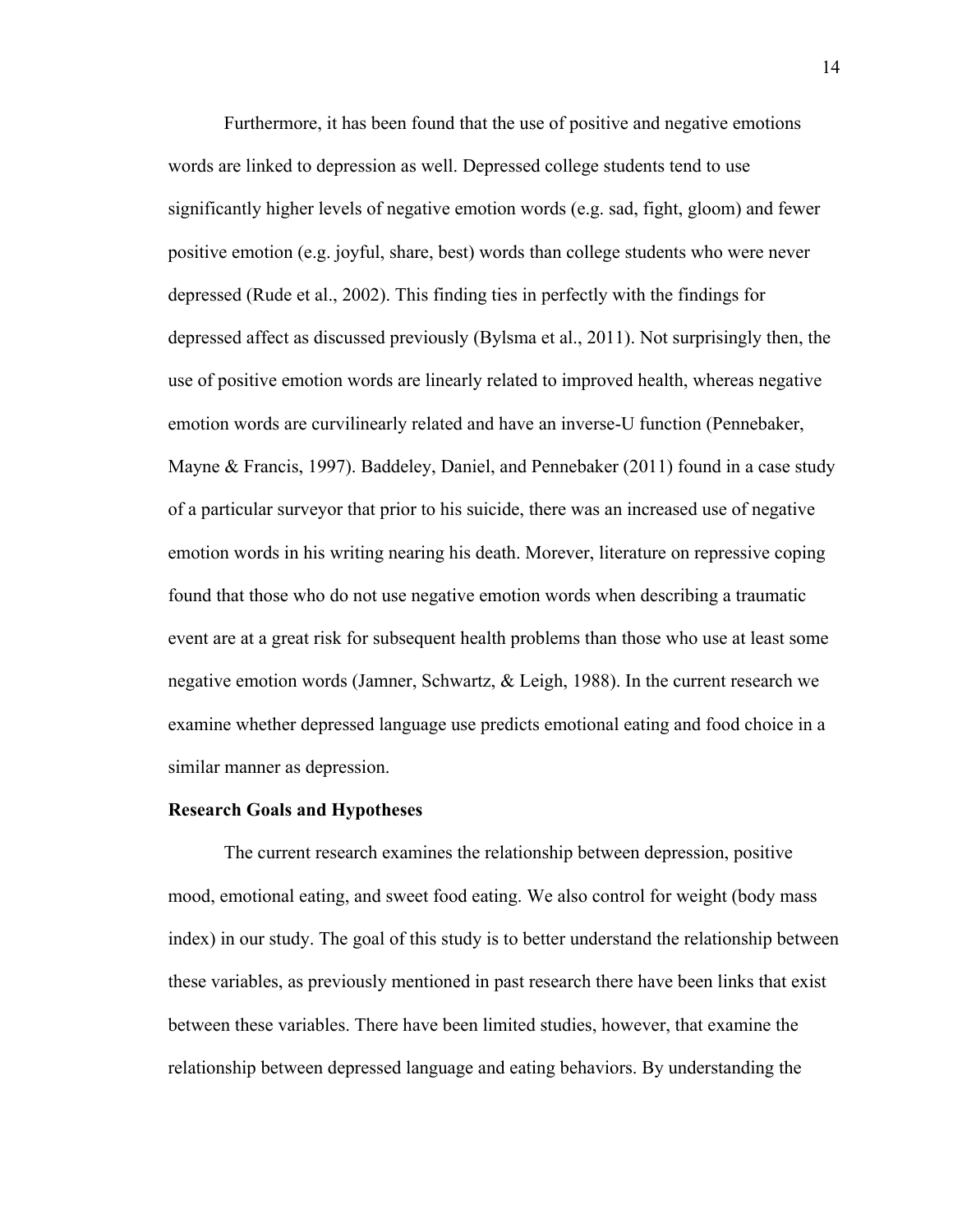relationships between these variables more fully, insight could be gained on how to better detect depression in college students, which could therefore help offer better insight on how to intervene or prevent depression in college students.

I hypothesize that depression may lead to emotional eating, which then would increase sweet food eating, especially for women. The relationship between positive mood, emotional eating, and sweet food eating will be examined. I hypothesize that an increase in positive mood will decrease levels of emotional eating, which will then decrease sweet food eating.. Lastly, this study will examine depressed language, emotional eating and sweet food eating. Similar to depression, I hypothesize that depressed language may lead to emotional eating, which then would increase sweet food eating. For a clearer understanding, I have provided a hypothetical model to present these hypotheses shown in figure 3. Finally I will also examine these relationships among men and using fatty Fast Food as an alternative marker of food choice.

Figure 3. Hypothetical Model



### **Method**

# **Participants**

A total of 199 undergraduate participants (164 women, 35 men) were recruited from the University of Maine psychology participant pool. Due to missing data for critical variables, the total number of participants was reduced to 196 (161 women, 35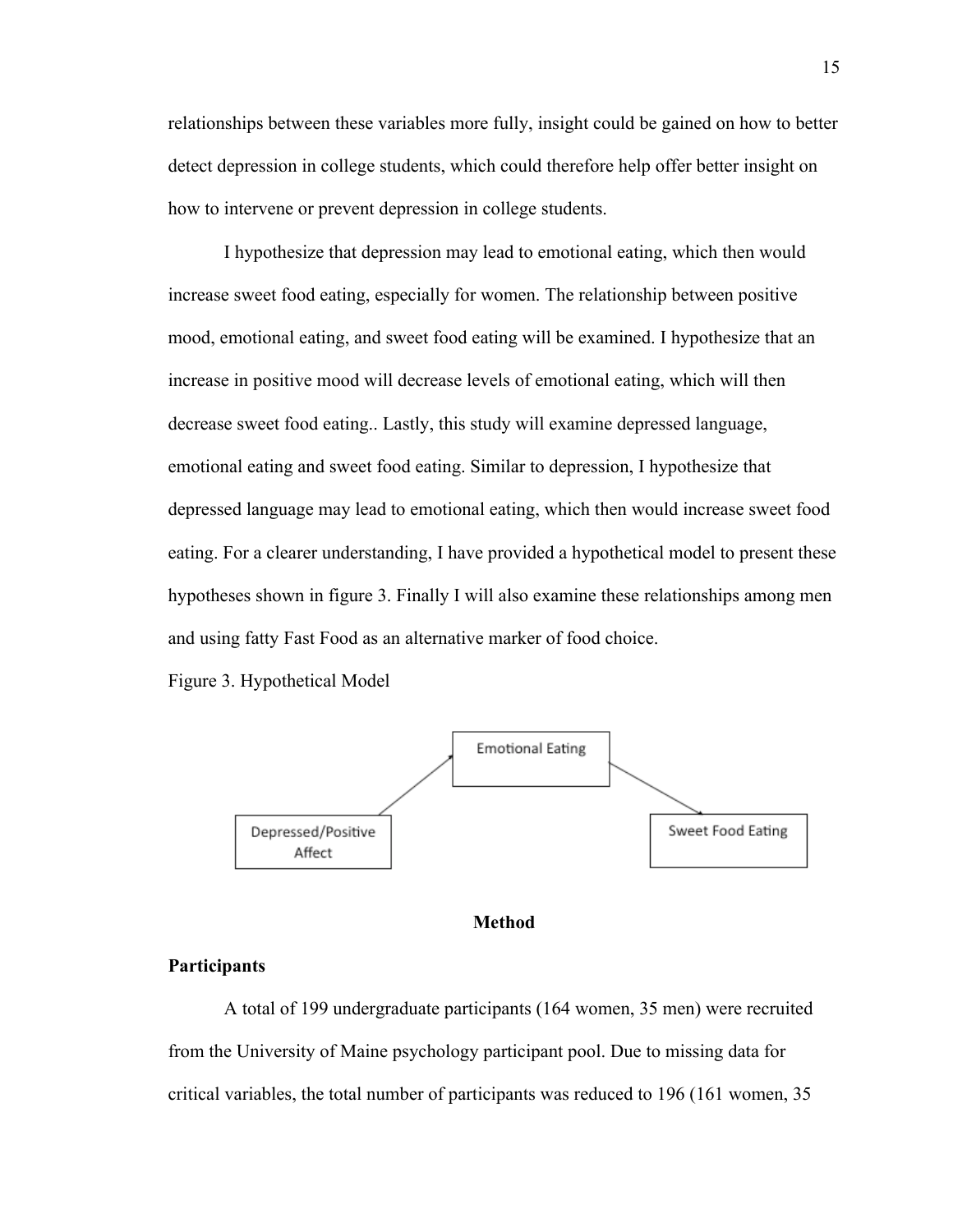men). Students were offered partial course credit for their participation in each session. Participant ages ranged from 18 to 22 years old (Mage =18.14,  $SD = 0.54$ ) and the racial composition was primarily White (95%).

# **Procedure**

This study took place over the course of two years (2011-2012). Participants completed a measure of depression (Beck, Steer & Brown, 1996) in a mass prescreening session. This measure will be further discussed in the materials section. In session one of the study, freshmen men and women were asked to come into the lab during the first few weeks of the fall semester. Participants were then given an informed consent for the study, which also notified them that they would be contacted for optional participation for the second session of the study for partial course credit. Participants completed a questionnaire packet, which entailed measures for eating behavior (food frequency and emotional eating) and positive affect. Participants then gave a five-minute speech on their "Dream Job" that was videotaped and later transcribed and used as a measure for depressed language. A female research assistant obtained their body measurements and weight after the speech to be assessed over time. Session two of the study occurred at the end of the semester about 10 weeks after session one. Participants completed a questionnaire packet, which included measurements on eating behavior for food frequency. They gave another speech about their "Future Goals and Plans" that was also videotaped and later transcribed to measure levels of depressed language. Similarly, body measurements and weight were obtained afterwards. Measures of depressed language and body measurements were also used to indicate any differences between the times of session one and two. Speech topics for session one and two were picked because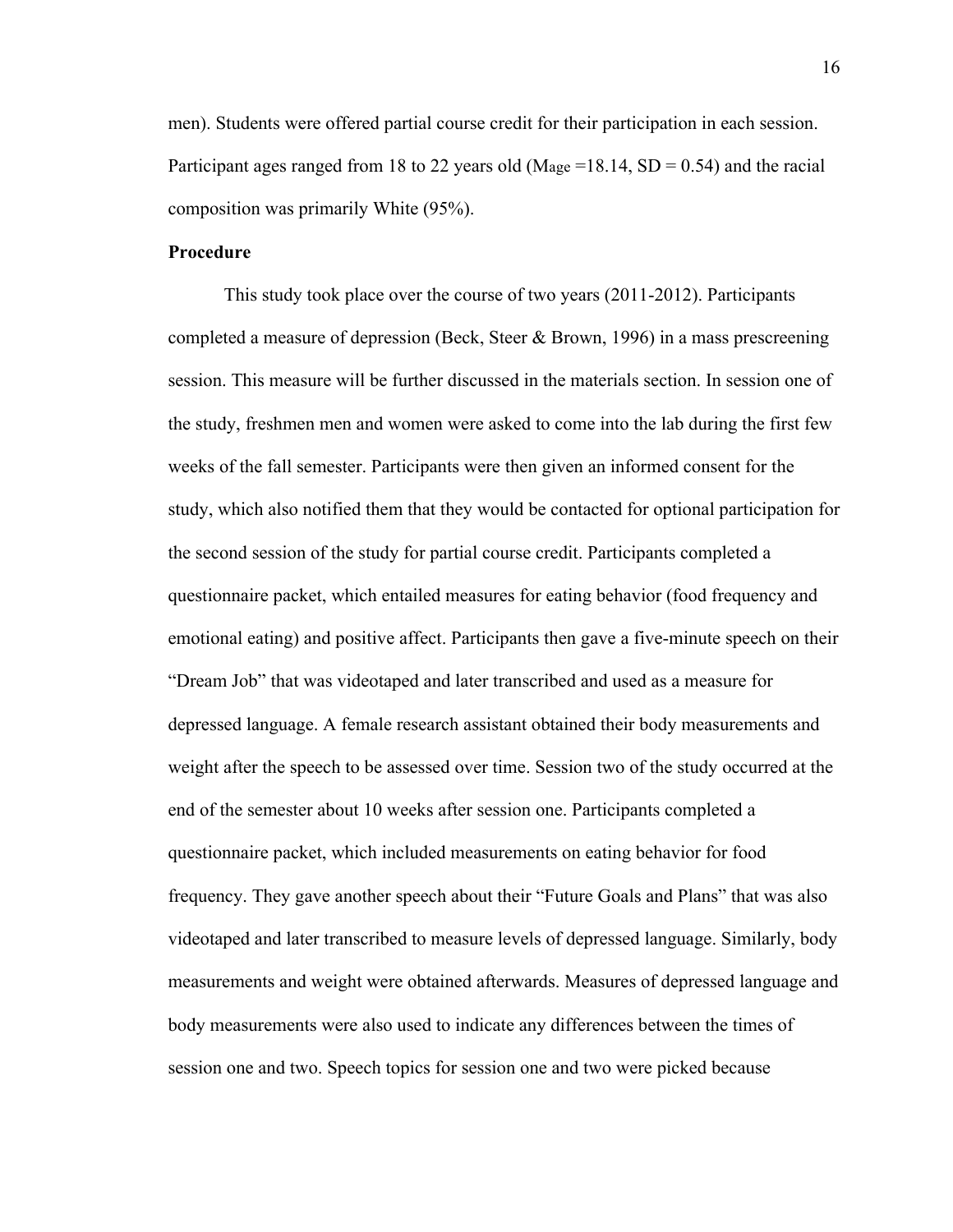according to studies by Carver and Scheier (1998), thinking about goals can activate both negative and/or positive emotional reactions.

# **Measures**

# **Body shape and size**

#### *Body mass index*

Participants' self-reported height and weight were calculated into a BMI score, where BMI = [weight in pounds / (height in inches x height in inches)] x 703.

#### **Depression**

### *Beck Depression Inventory (BDI)*

The Beck Depression Inventory (Beck, Steer & Brown, 1996) is a multiple-choice self-report inventory used to measure the severity of depression. Participants reported their current level of depression during the past two weeks from a 0-3 scale (20 items; "I am so sad or unhappy that I can't stand it";  $\alpha$  =.83) where higher scores indicated more severe depressive symptoms. One question regarding suicide was deleted from this questionnaire due to liability issues. The BDI contains specific cut offs for depression for this measure dependent on the overall score, however due to not having a clinical sample, we will instead look at higher levels versus lower levels on this scale to determine depressed affect.

#### *The Linguistic Inquiry and Word Count (LIWC)*

The Linguistic Inquiry and Word Count is a text analysis software program which calculates the degree to which people use different categories of words across a wide array of texts and speeches (Pennebaker, Booth, & Francis, 2007). Similar to Rude et al., (2002) we will be using LIWC to analyze depressed language defined as the use of first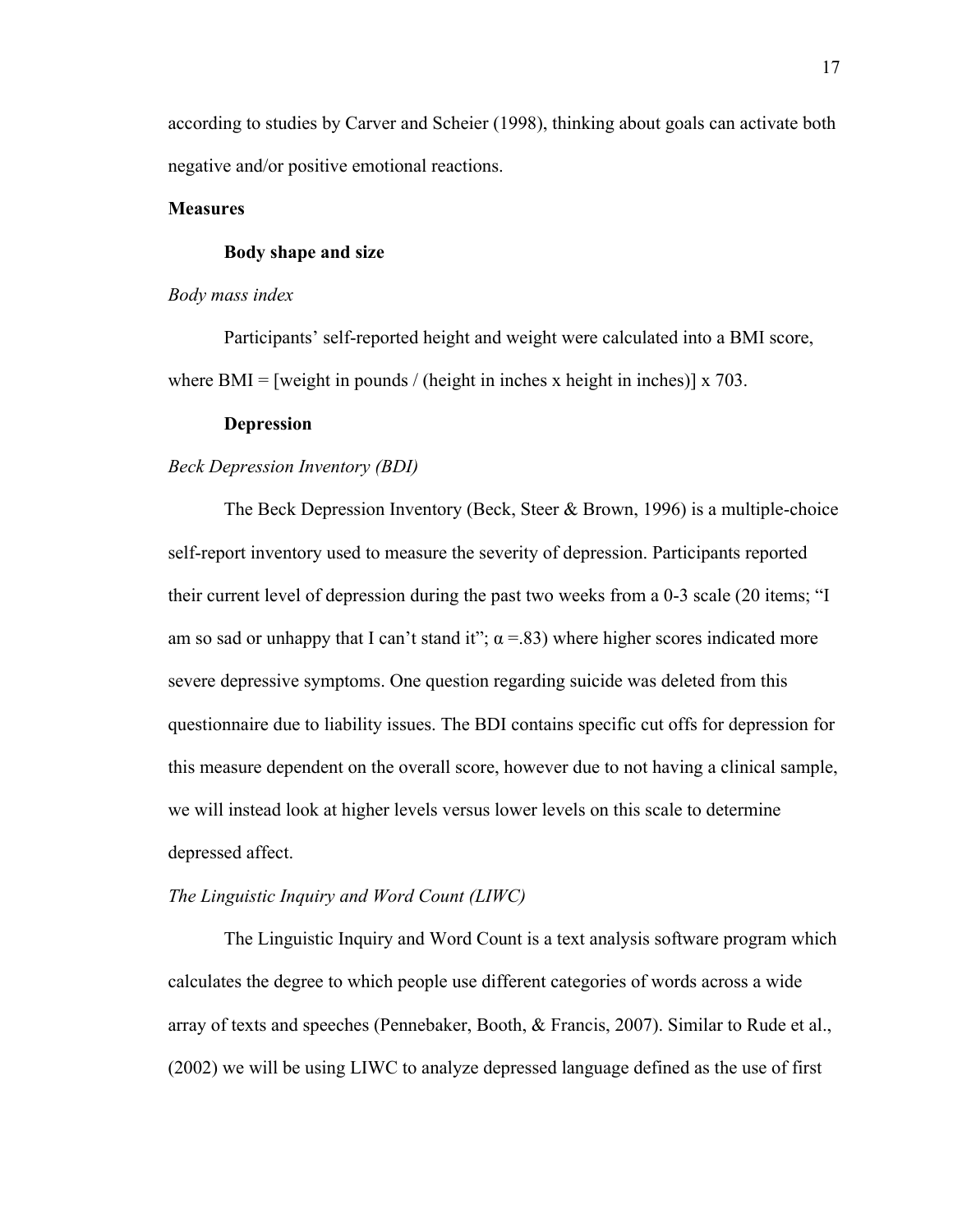person singular pronouns (I, me, my) as well as a higher use of negatively valenced words and a lower use of positively valenced words.

## **Positive Mood**

# *Dispositional Positive Emotions Affect Scale (DPES)*

The Dispositional Positive Emotion Scales (DPES) questionnaire (Shiota, Keltner, & John, 2006) is a 38-item, self-report instrument. Four subscales were used: joy (6 items; "I often feel bursts of joy";  $\alpha$  =.82), contentment (5 items; I'm generally a contented person";  $\alpha$  =.84), pride (5 items; "I feel good about myself";  $\alpha$  =.77), and love (6 items; "Other people are generally trustworthy";  $\alpha$  = 82). Participants reported their level of agreement with each statement on a 7-point scale anchored at (1) ''strongly disagree'' and (7) ''strongly agree.''

# **Emotional Eating**

# *Block Food Frequency Questionnaire*

Participants completed this self-report questionnaire to measure their typical intake of a variety of different food items (Potischman & Carroll, Iturria, Mittl, Curtin, Thompson, & Brinton, 1999). Subscales of fast food (4 items; "Any fried foods such as french fries, fried chicken, onion rings";  $\alpha$  =.64) and sweet foods (5 items; "chocolate and candy bars";  $\alpha = .69$ ) were used.

#### *The Dutch Eating Behavior Questionnaire (DEBQ)*

Participants reported their current eating behaviors on the emotional eating subscale (11 items; "Do you feel the desire to eat when you are feeling depressed or discouraged?"; α =.94) (Streien, Frijters, Bergers, & Defares, 1986)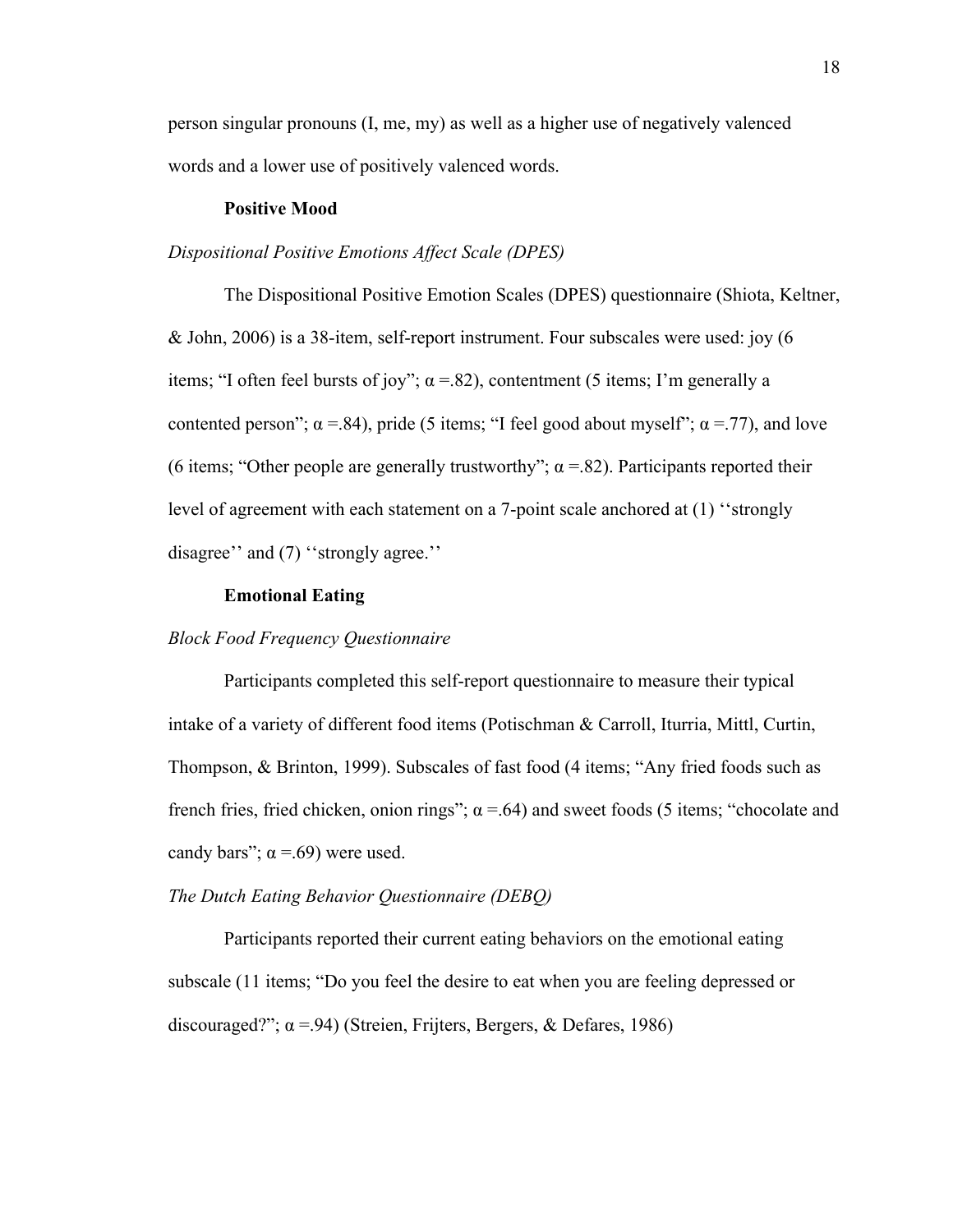### **Results**

# *Preliminary Analysis*

Correlations, standard deviation and means for all of the observed variables in this study are presented below in Table 1. Contrary to some prior research, the women (*N*=72, *M*depression=6.39, *SD*=6.48) in the current sample did not report higher levels of depression than men  $(N=33, M_{\text{depression}}=6.94, SD=6.01)$ . In this sample, for women, 90% would be considered to fall under the cutoff for "minimal depression" or not depressed, with only 2 participants with severe depression, 1 participant with moderate depression and 4 participants with mild depression. For men in this sample, 85% would be considered not depressed, with no participants falling under severe depression, 2 participants with moderate depression and 3 with mild depression. As stated above, since the numbers for those who were depressed were so low, we instead looked at higher levels versus lower levels of scores on the BDI scale to determine depressed affect instead of clinical depression.

For both men and women, correlations between all of the positive measures (Pride, Joy, Contentment, Love) were all significantly correlated to each other. Also, BMI was not significantly correlated to any other variables listed in the table. For men and women, positive emotions and depression tended to have a negative relationship, with stronger correlations seen for women. For women, emotional eating and fast food eating were significantly negatively correlated with each positive emotion. Emotional eating was significantly positively correlated for emotional eating in women, however not in fast food eating. For men, fast food eating and emotional eating were significantly negatively correlated to each other, but not significantly correlated to any other variable.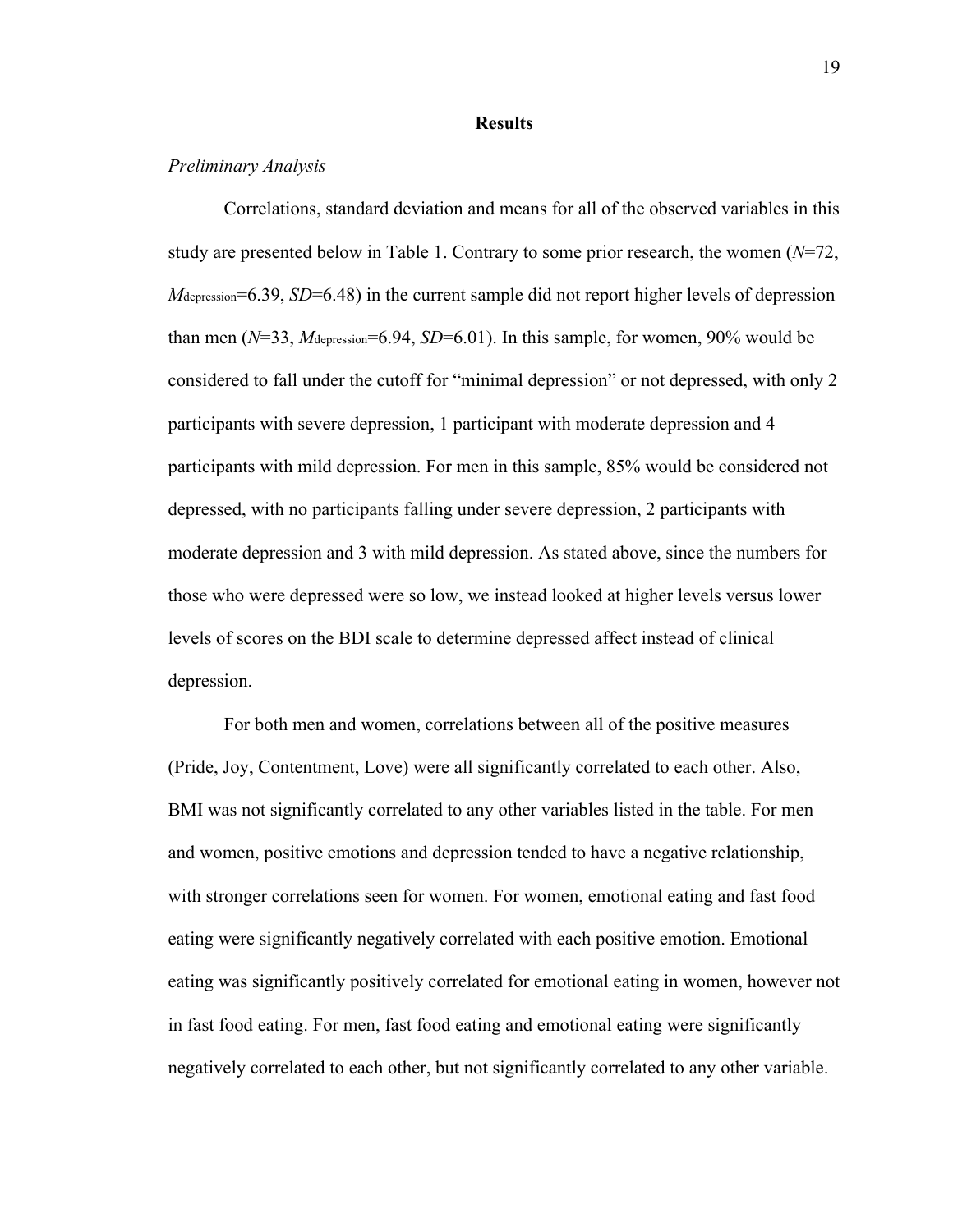For women, sweet food eating was significantly negatively correlated with the emotion pride, and significantly positively correlated to emotional eating and fast food eating. For men, sweet food eating was significantly negatively correlated to contentment and love. This preliminary analyses suggested relationships in the data consistent with hypotheses if they were reflected in models

|                            | $\mathbf{1}$   | $\overline{2}$ | $\overline{3}$ | $\overline{4}$ | 5              | 6              | $\overline{7}$ | 8              | 9               |
|----------------------------|----------------|----------------|----------------|----------------|----------------|----------------|----------------|----------------|-----------------|
| 1. Pride                   |                | $.80**$        | $.84**$        | $.72**$        | $-.31$         | .03            | $-.05$         | $-.29$         | .18             |
| $2.$ Joy                   | $.78**$        |                | $.85**$        | $.78**$        | $-.18$         | .17            | $-.03$         | $-.24$         | .02             |
| 3. Contentment             | $.82**$        | $.78**$        |                | .79**          | $-24$          | 0.16           | $-0.13$        | $-.24*$        | .22             |
| 4. Love                    | $.60**$        | $.67**$        | $.66***$       |                | $-.03$         | 0.16           | $-0.13$        | $-.24*$        | .22             |
| 5. Depression              | $-.32**$       | $-19$          | $-.24*$        | $-.33**$       |                | $-.01$         | .01            | .03            | .09             |
| 6. Emotional Eating        |                | $-32** -25**$  | $-26**$        | $-.19*$        | $.27*$         |                | $-.34*$        | $-.01$         | .14             |
| 7. Fast Food Eating        | $-.27**-.20**$ |                | $.26**$        | $-.20*$        | $-14$          | .07            |                | .33            | $-.06$          |
| 8. Sweet Food Eating - 16* |                | $-20$          | $-.10$         | $-.06$         | .08            | $.36**$        | $.38**$        |                | $-.27$          |
| 9. BMI                     | $-.12$         | $-.03$         | $-.13$         | $-14$          | .02            | .14            | .06            | $-.05$         | $\overline{a}$  |
| Mean(SD)<br>Women          | 4.21<br>(0.81) | 4.13<br>(0.97) | 4.27<br>(0.98) | 4.09<br>(0.92) | 6.39<br>(6.48) | 2.08<br>(0.82) | 1.46<br>(0.85) | 1.18<br>(0.61) | 23.4<br>(4.50)  |
| Mean(SD)<br>Men            | 4.57<br>(0.73) | 4.02<br>(1.02) | 4.25<br>(0.99) | 3.80<br>(1.10) | 6.94<br>(6.01) | 1.62<br>(0.81) | 1.89<br>(0.75) | 1.29<br>(0.69) | 22.96<br>(3.32) |

Table 1. Correlations, Standard Deviation and Means for Observed Variables

Note: Correlations presented above the diagonal are for Men and those below the diagonal are for Women. For correlations involving depression ( $N = 107$ ).  $\frac{b}{c}$  *p<.05,* \*\* *p<.01* 

For this study, we will be focusing primarily on women given they had a bigger sample and higher levels of depressed affect than men. A series of regression models were used to test my hypotheses. Each regression model was tested in SPSS using a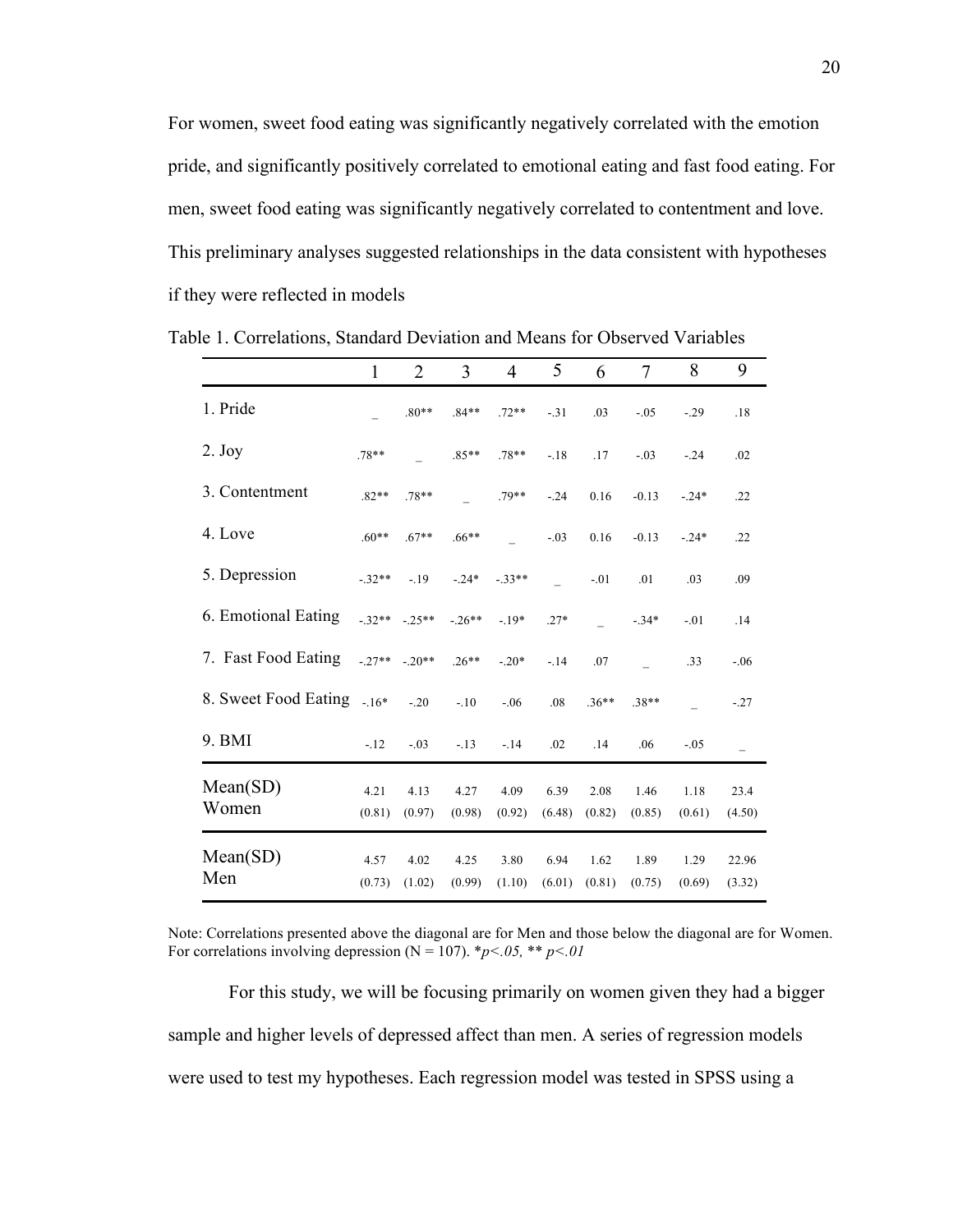program called Process (Hayes, 2013). The structure of the models includes the variables emotional eating, sweet food eating, and either a measure of depressed or positive affect. BMI was controlled for in each model because it may be associated with each given variable.

# *Depression and Emotional Eating*

Does depression increase sweet food eating for women? I hypothesized that depression may lead to emotional eating, which then would increase sweet food eating, particularly for women. To test this hypothesis we conducted a series of regression models and then tested the indirect effect of depression on sweet food eating through emotional eating. We controlled for BMI in this analysis because it may be associated with depression, emotional eating, and sweet food eating. For this analysis, our sample size was a bit lower  $(N = 72)$ .

The first regression model tested whether depression is associated with higher levels of self-reported emotional eating. As predicted, the more depressed women were, the higher their emotional eating score ( $\beta$  = .27, *p* < .05). Therefore, as depression increased, emotional eating increased as well. BMI was not a significant predictor of emotional eating ( $\beta = 0.17$ ,  $p > 0.14$ ). The model was significant and accounted for 10% of the variance in emotional eating  $(R^2 = .10, F(2.69) = 3.92, p = .02)$ . This model is shown in figure 3a.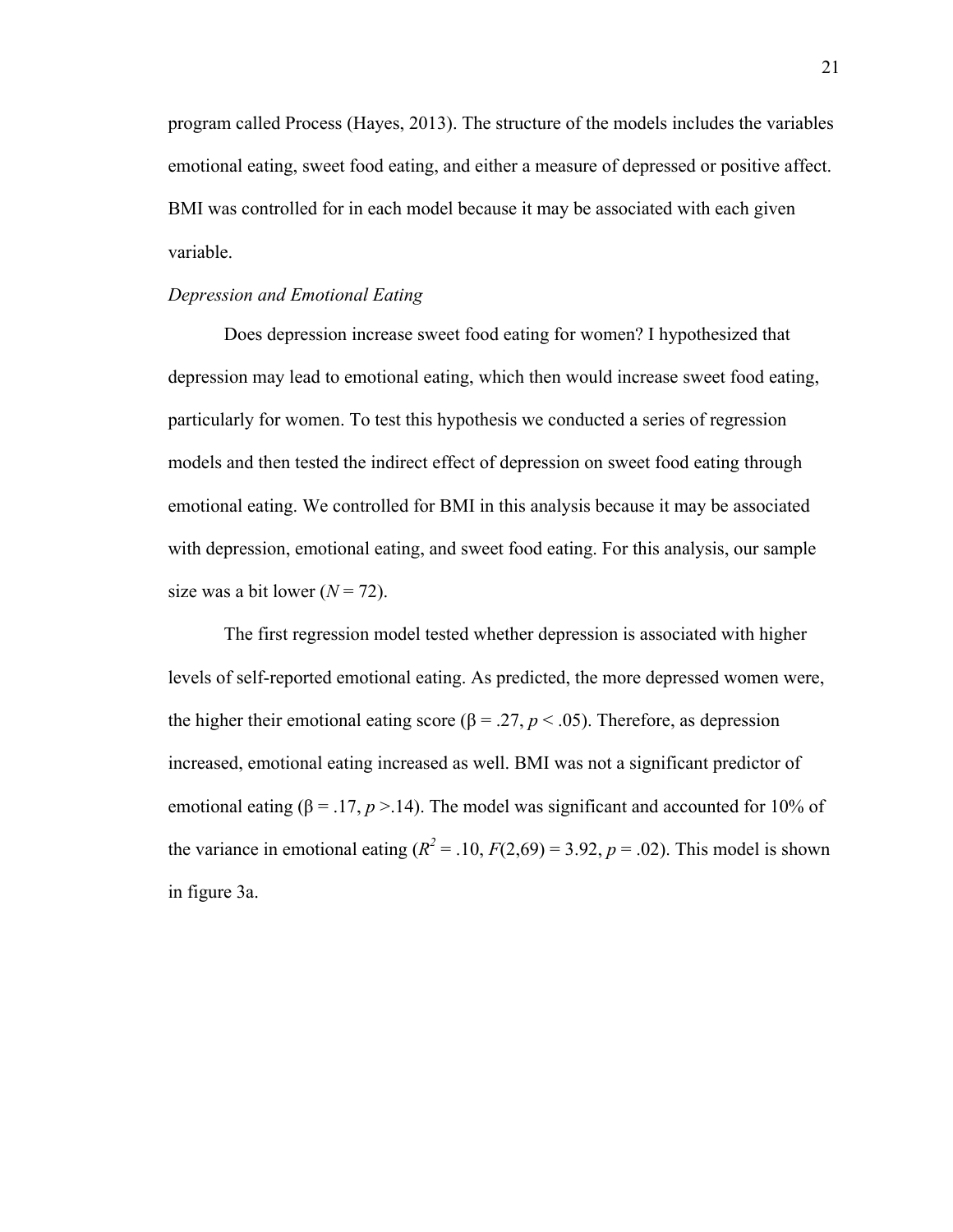Figure 3a. Depression and Emotional Eating



The next model examined sweet food eating with both depression and emotional eating as predictors, controlling for BMI. Surprisingly, BMI was not a significant predictor of how much sweet food women reported eating ( $\beta$  = .01, *p* > .90). Consistent with predictions, the more a woman reported emotional eating, the more sweet food she reported consuming ( $β = .48, p < .001$ ). With emotional eating in the model, there was no direct relationship between depression and sweet food eating ( $\beta$  = -.03, *p* > .76). The overall model was significant  $(F(3,68) = 6.20, p < .001)$  and accounted for 21% of the variance in sweet food eating. This model is shown in figure 3b.

Figure 3b. Depression, Sweet Food Eating and Emotional Eating



The last model tested whether depression significantly increases sweet food eating through emotional eating. To test this effect the Process program uses bootstrapping, which is a statistical strategy that takes multiple estimates of this indirect path and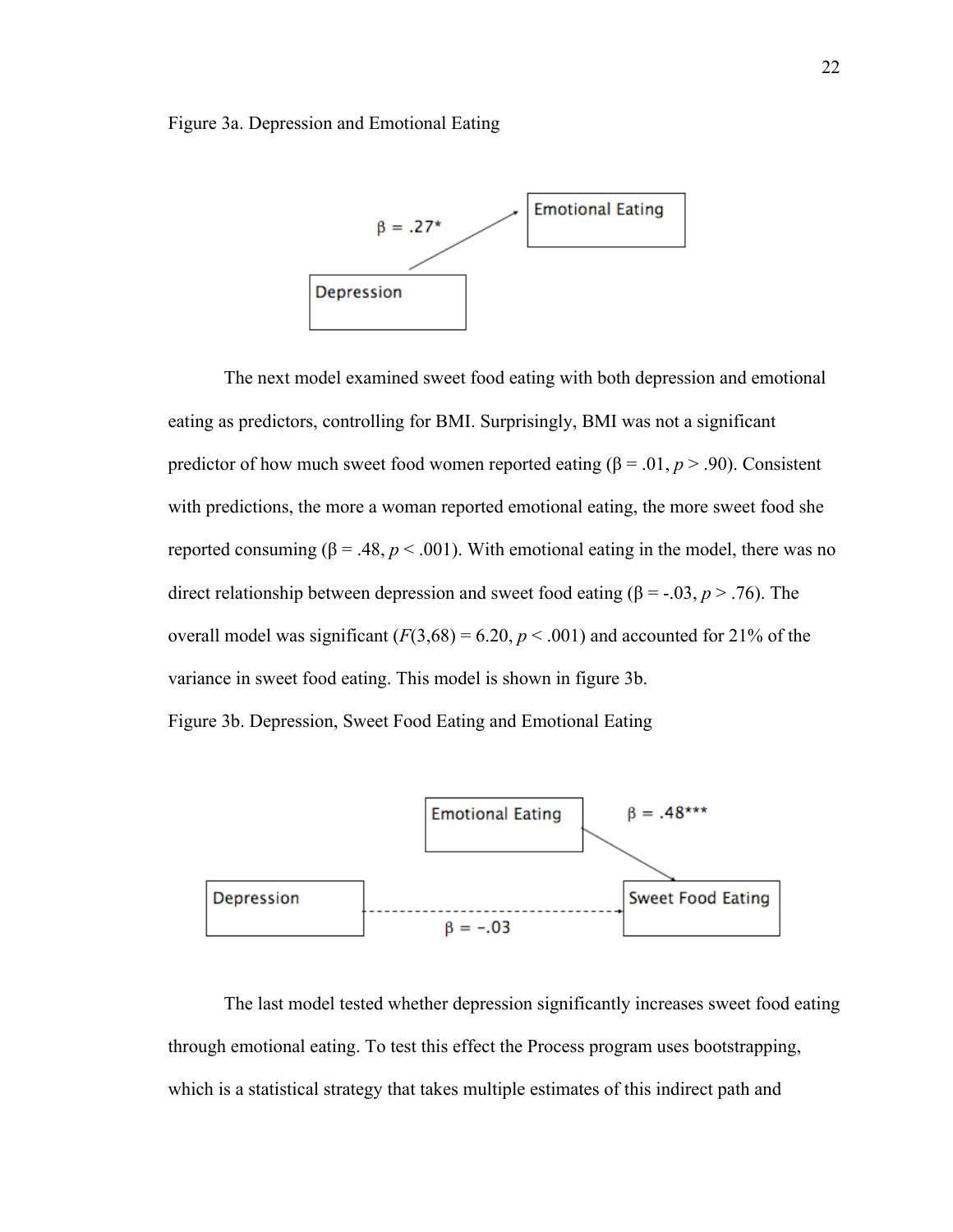determines how much they are likely to vary from each other from estimate to estimate. The estimate of the indirect effect is .014 and the confidence interval ranges from .002 to .036. This is a small effect, but it is significant since the confidence interval does not include 0. Therefore, consistent with predictions, depression is associated with increased sweet food eating through emotional eating. This model is shown in figure 3c. Figure 3c. Depression and Sweet Food Eating



We did not observe these relationships for fast food eating for women. For men, we did not observe these relationships for either sweet food eating or fast food eating. *Positive Mood and Emotional Eating*

Does positive mood decrease emotional eating for women? I hypothesized that an increase in positive mood would decrease levels of emotional eating, which would then decrease sweet food eating. We tested the same emotional eating mediation model used for depression, but instead looked at positive mood as the predictor of emotional eating and sweet food eating. To simplify the analysis, we averaged the 4 indicators of positive mood (Pride, Joy, Contentment, Love;  $\alpha$  = .91). The same steps to test the mediation model described in the analysis for depression were followed for this model. For this analysis, more women completed the positive mood measure than the Beck Depression measure giving us a higher overall sample (*N*=161). We also controlled for BMI in this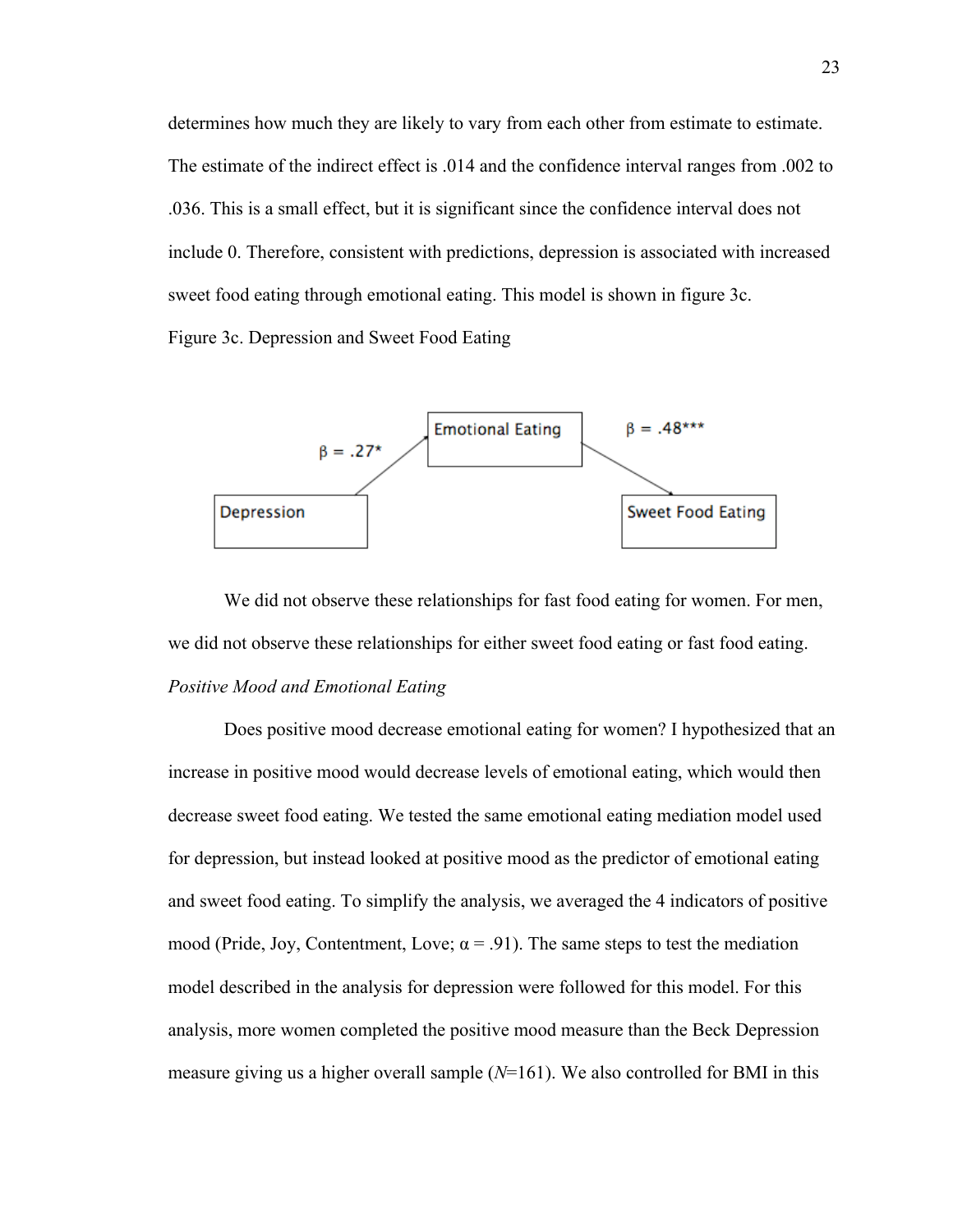analysis because it may be associated with positive mood, emotional eating, and sweet food eating.

The first model tested whether positive mood is associated with higher levels of self-reported emotional eating. As predicted, the higher a woman's positive mood, the lower her emotional eating score (β = -.27,  $p$  < .001). Therefore, as positive mood increased, emotional eating decreased. BMI was not a significant predictor of emotional eating ( $\beta$  = .14, p = .08). The model was significant and accounted for 9% of the variance in emotional eating  $(R^2 = .09, F(2,158) = 8.09, p < .001)$ . This model is shown in figure 4a.

Figure 4a. Positive Mood and Emotional Eating



The next model predicted sweet food eating with both positive mood and emotional eating as predictors, controlling for BMI. Surprisingly, BMI was still not a significant predictor of how much sweet food women reported eating even in this larger sample ( $\beta$  = -.04,  $p > .61$ ). Consistent with predictions, the more a woman reported emotional eating, the more sweet food she reported consuming ( $\beta = .37$ ,  $p < .001$ ). With emotional eating in this model, there was no direct relationship between positive mood and eating sweet food ( $\beta$  = .01,  $p$  > .15). The overall model was significant ( $F(3,157)$  =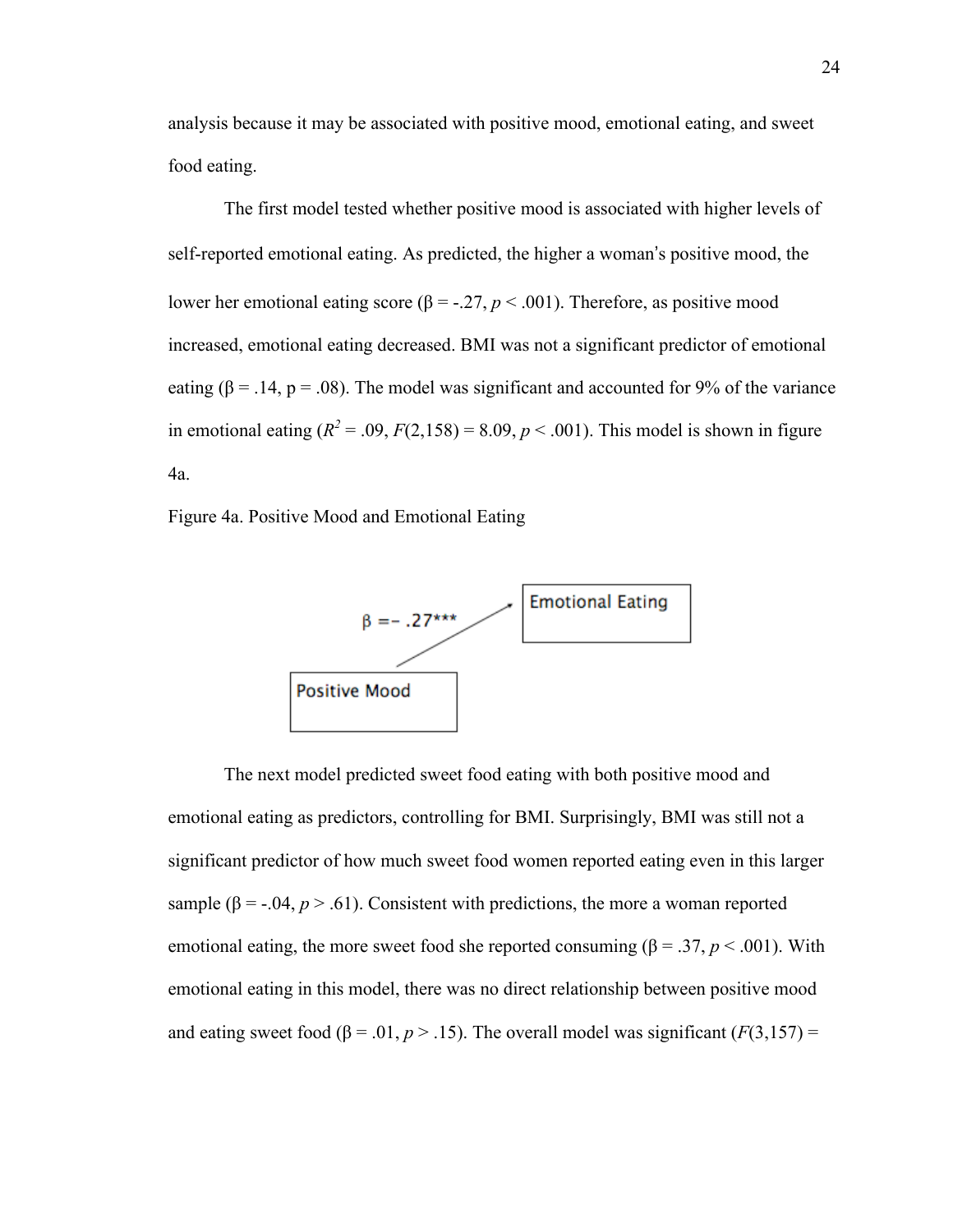8.24,  $p < .001$ ) and accounted for 14% of the variance in sweet food eating. This model is shown in figure 4b.

Figure 4b. Positive Mood, Sweet Food Eating and Emotional Eating



The last model tested whether positive mood significantly decreases sweet food eating through emotional eating. This test examined whether the complete path from positive mood to emotional eating, and emotional eating to sweet food is significant. Similar to the depression model, the Process program also used bootstrapping to find an estimate of this indirect effect. The estimate of the indirect effect is -.08 and the confidence interval ranges from -.17 to -.03. The confidence interval does not include 0 so the indirect effect is significant. Therefore, as hypothesized, positive mood is associated with decreased sweet food eating through emotional eating. This model is shown in figure 4c.

Figure 4c. Positive Mood and Sweet Food Eating

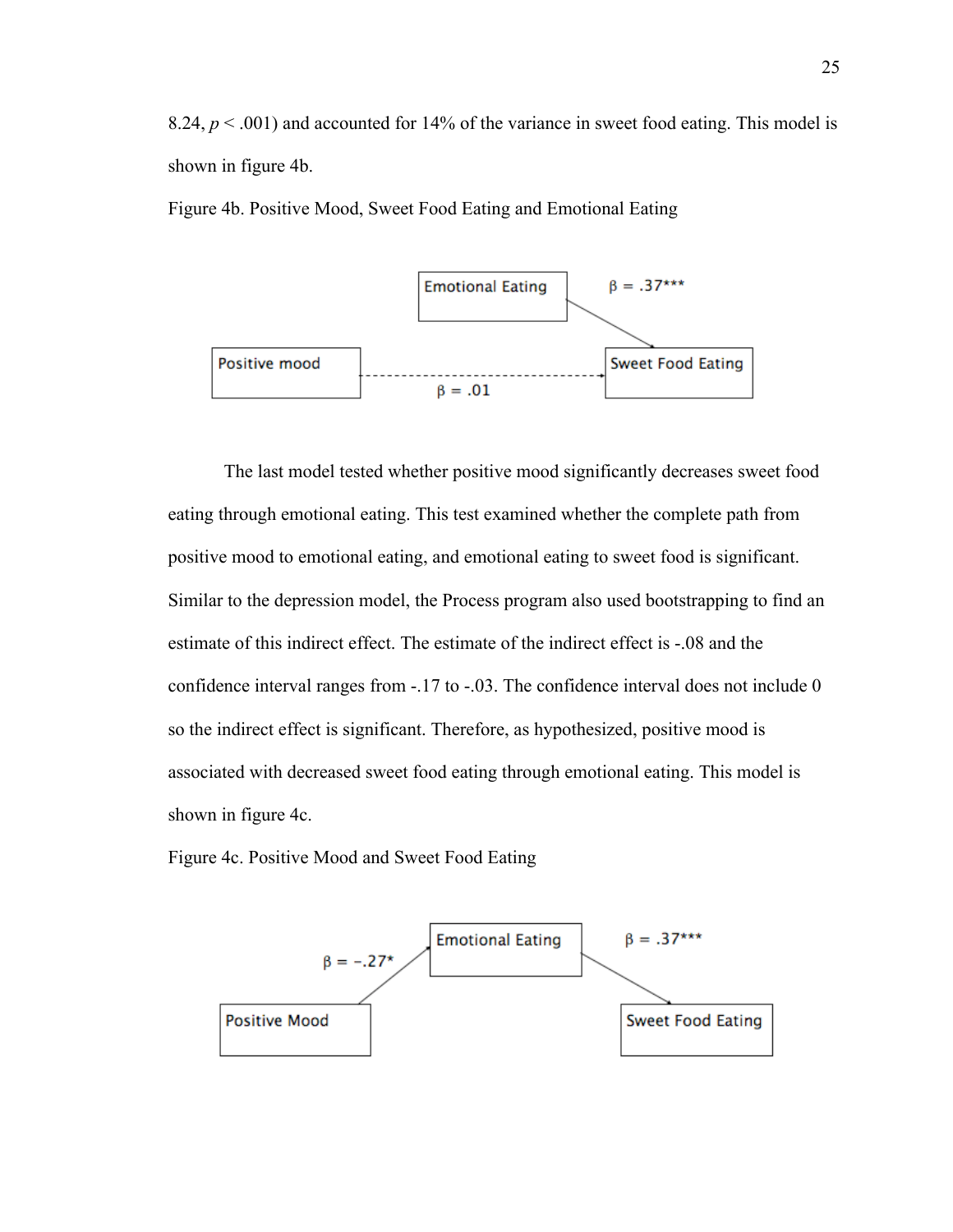We did not observe these relationships for fast food eating. Although the indirect effect was not significant for fast food, we did find that higher positive mood was associated with lower fast food consumption, even with both emotional eating and BMI in the model ( $\beta$  = -.25,  $p < .001$ ;  $R^2 = .07$ ,  $F(3,157) = 3.75$ ,  $p < .05$ ). We also did not observe these relationships for men for sweet food eating or fast food eating. *Depressed Language and Emotional Eating*

Does depressed language increase emotional eating? I hypothesized that depressed language may lead to emotional eating, which then would increase sweet food eating, particularly for women. To test this hypothesis we conducted a series of regression models and tested the indirect effect of depressed language on sweet food through emotional eating. We tested the same emotional eating mediation model as above and the same steps to test the mediation model described in the analysis for depression were followed for this model. For this analysis, we had a much smaller sample size (*N*=41) of women who gave a speech. This was due to differences in data collection (some women wrote a response vs gave a speech) and difficulty with completing all of the transcriptions. BMI was controlled for in this analysis because it may be associated with depressed language, emotional eating, and sweet food eating.

The first regression model tested whether depressed language is associated with higher levels of reported emotional eating. As predicted, the more depressed language women used, the higher their emotional eating score was ( $\beta$  = .31,  $p$  < .05). Therefore, when depressed language increased, emotional eating also increased. BMI was not a significant predictor of emotional eating ( $\beta$  = .18,  $p$  > .27). The model was significant and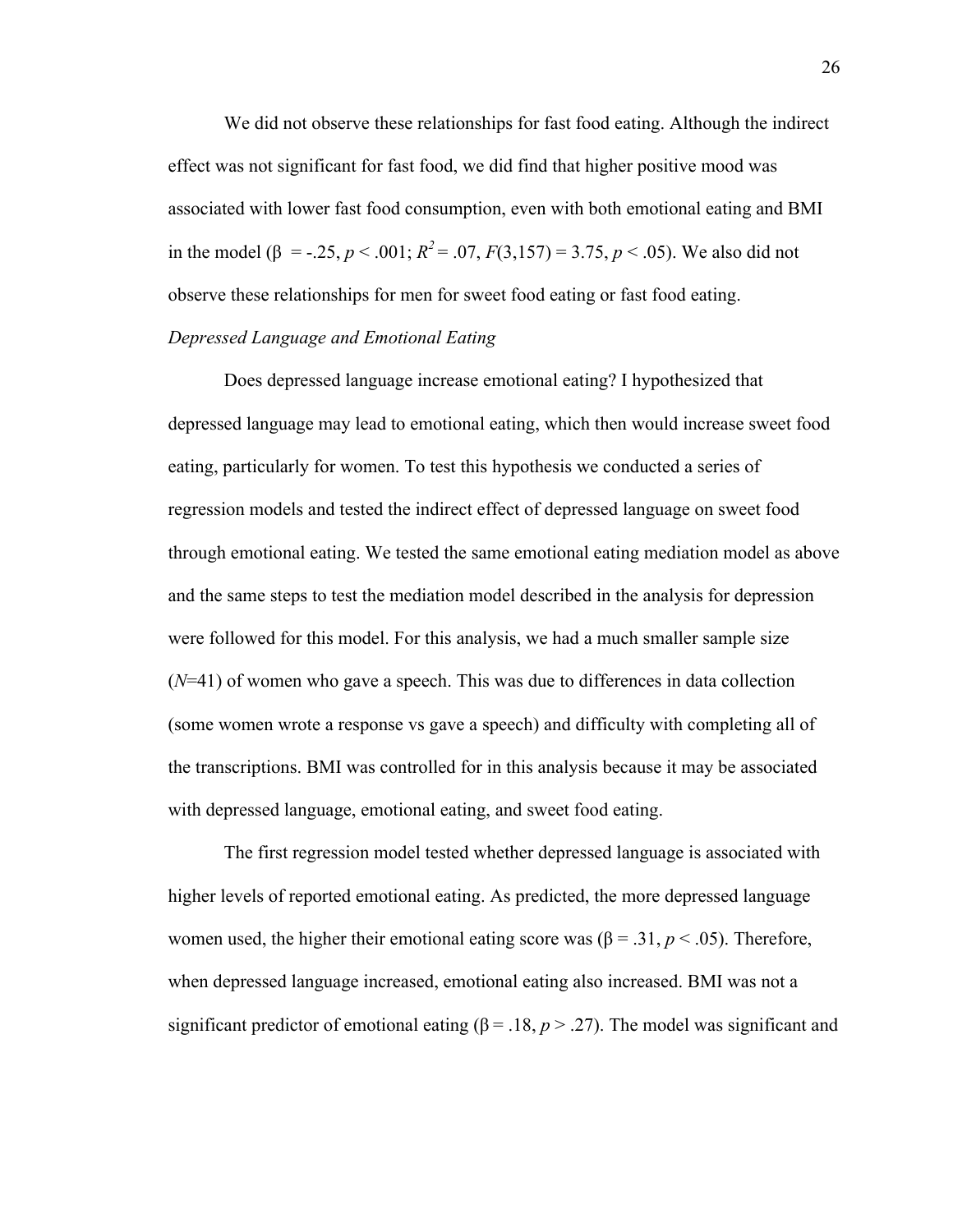accounted for 13% of the variance in emotional eating  $(R^2 = .13, F(2,38) = 2.74, p = .08)$ . This model is shown in figure 5a.

Figure 5a. Depressed Language and Emotional Eating



The next model predicted sweet food eating with both depressed language and emotional predictors controlling for BMI. Again, BMI was not a significant predictor of how much sweet food women were eating ( $\beta$  = .004,  $p > .98$ ). Consistent with predictions, the more a woman reported emotional eating, the more sweet food she reported consuming ( $β = 0.62$ ,  $p < 0.001$ ). With emotional eating in the model, there was no direct relationship between depressed language and sweet food eating (β = .02, *p* > .91). The overall model was significant  $(F(2,38) = 2.74, p = .08)$  and accounted for 37% of the variance in sweet food eating. This model is shown in figure 5b.

Figure 5a. Depressed Language, Emotional Eating and Sweet Food Eating

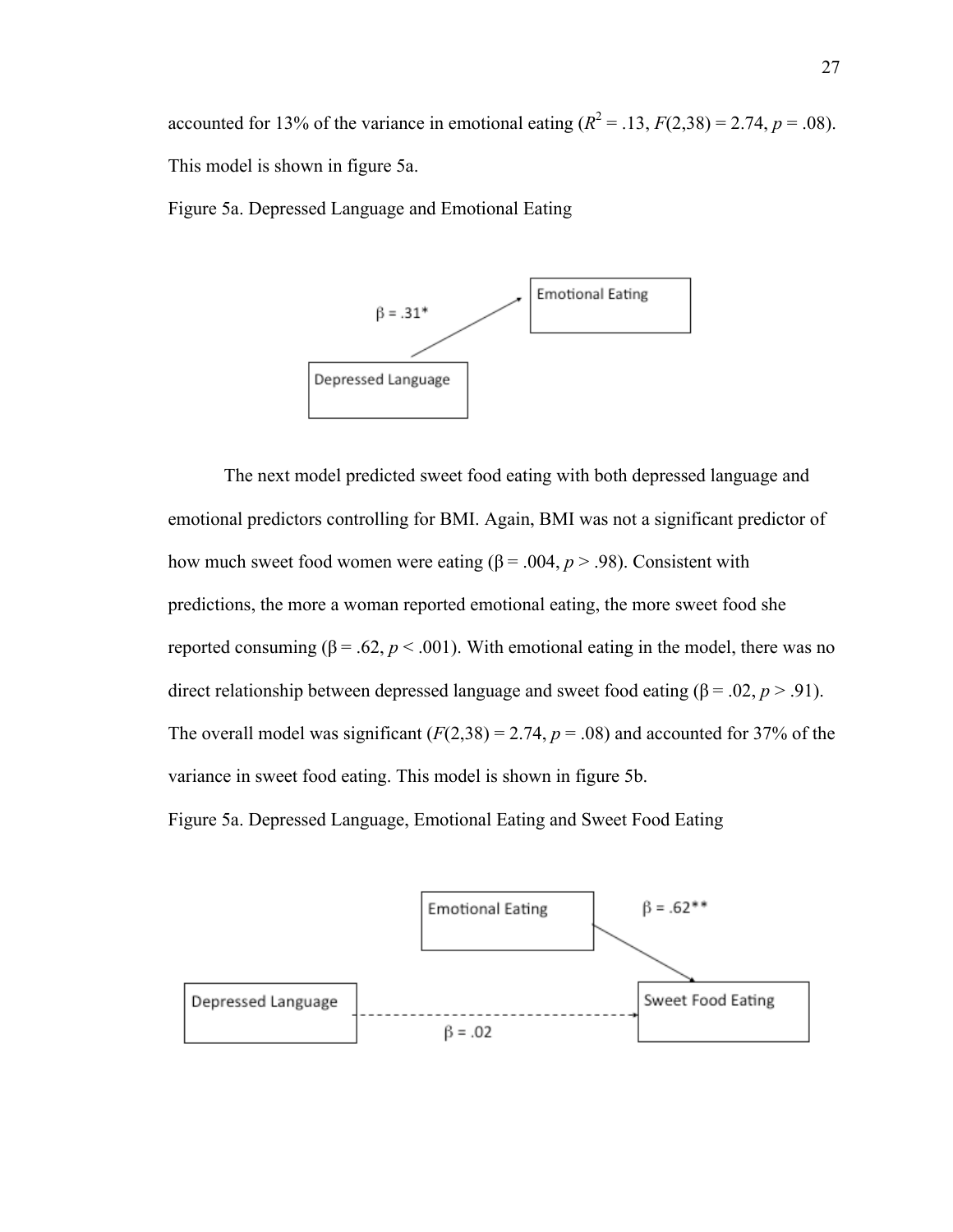The last model tested whether depressed language significantly increases sweet food eating through emotional eating. This tests to see whether the complete path from depressed language to emotional eating, and emotional eating to sweet food eating is significant. Similarly with the other models, we used the same Process program that uses bootstrapping to test this effect. Our estimate of the indirect effect is .110 and the confidence interval ranges from .005 to .246. This is a small effect, but significant since the confidence interval does not include 0. Therefore, we can conclude as hypothesized that depressed language is associated with an increase in sweet food eating through emotional eating. This model is shown in figure 5c.

Figure 5c. Depressed Language and Sweet Food Eating



We did not observe these relationships for fast food eating for women. For men, we did not observe these relationships for either sweet food eating or fast food eating.

# **Discussion**

Consistent with predictions, emotional eating mediated the relationship between sweet food eating and depressed/positive affect for women. Lower levels of depressed affect lead to an increase in emotional eating, which in turn raised levels of sweet food eating. Positive affect was associated with a decrease in emotional eating, which in turn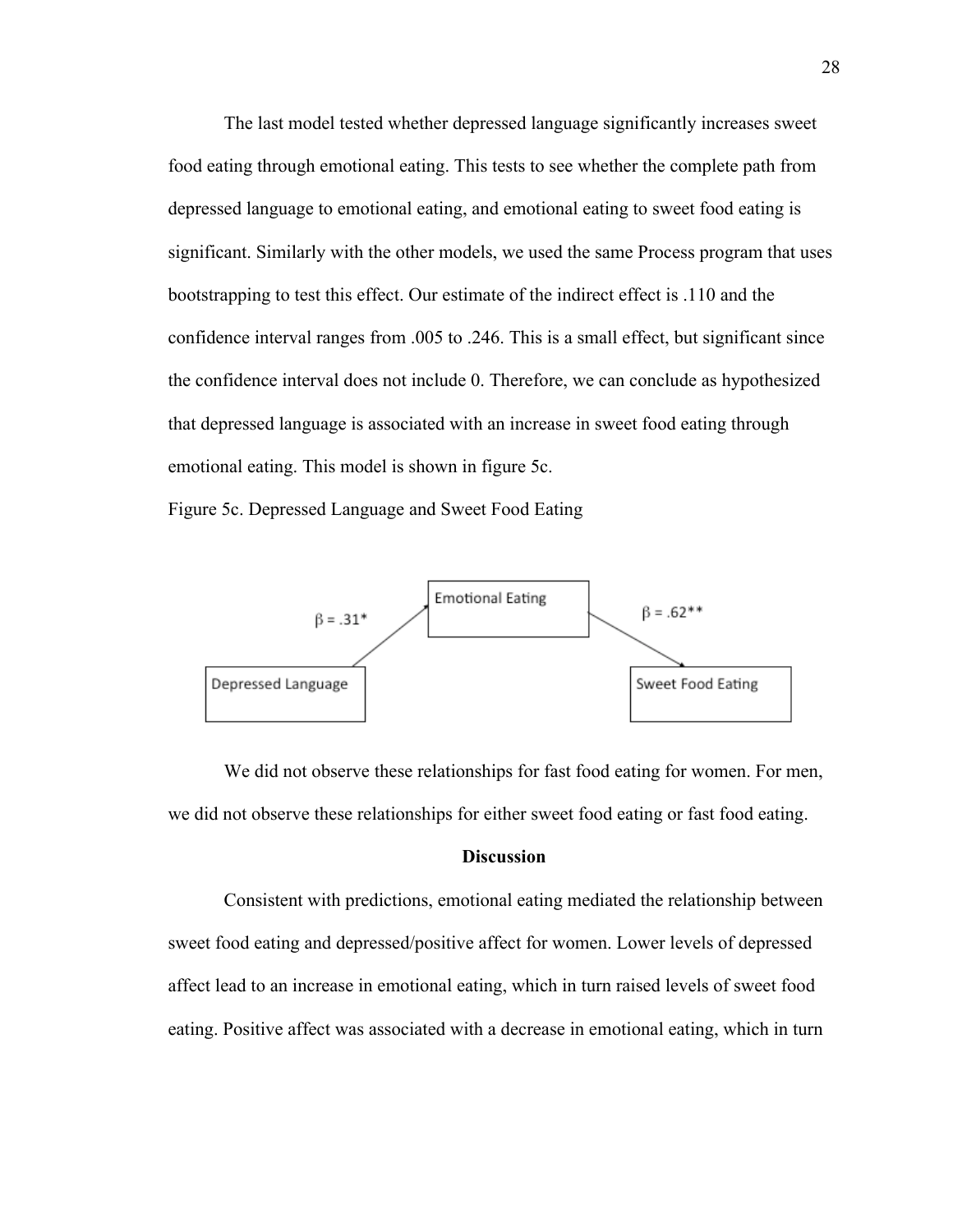lowered levels for sweet food eating. Contrary to predictions, BMI was found to be a non significant factor for emotional eating in each model.

When evaluating the relationship between depression and sweet food eating, we found that those with a higher depressed affect also had higher levels of sweet food eating for women. The reason why depressed affect might influence sweet food eating is because it is associated with higher levels of emotional eating. We did not observe these same relationships for fast food eating in women. For men, we did not observe these relationships for either sweet food eating or fast food eating. However, we did find that fast food eating was negatively correlated to emotional eating in men. The relationships found for depression were the same for depressed language as well.

When examining the relationship between positive mood and sweet food eating, it was found that higher levels of positive mood was associated with decreased sweet food eating through emotional eating for women. Therefore, the reason why positive mood might influence sweet food eating is because it is associated with lower levels of emotional eating. We did not observe this same relationship with fast food eating for women, however we did observe that higher positive mood was associated with lower fast food consumption. For men, we again did not observe these relationships for sweet food or fast food eating. However, we did observe that some positive emotions (love and contentment) were negatively correlated to sweet food eating in men. Consistent with findings from Dube et al., 2005, women consumed a higher sweet food diet when experiencing negative affect compared to men. One interesting thing to point out as well is that the Beta correlation is the same for the depression and positive mood model, even with the varying sample sizes.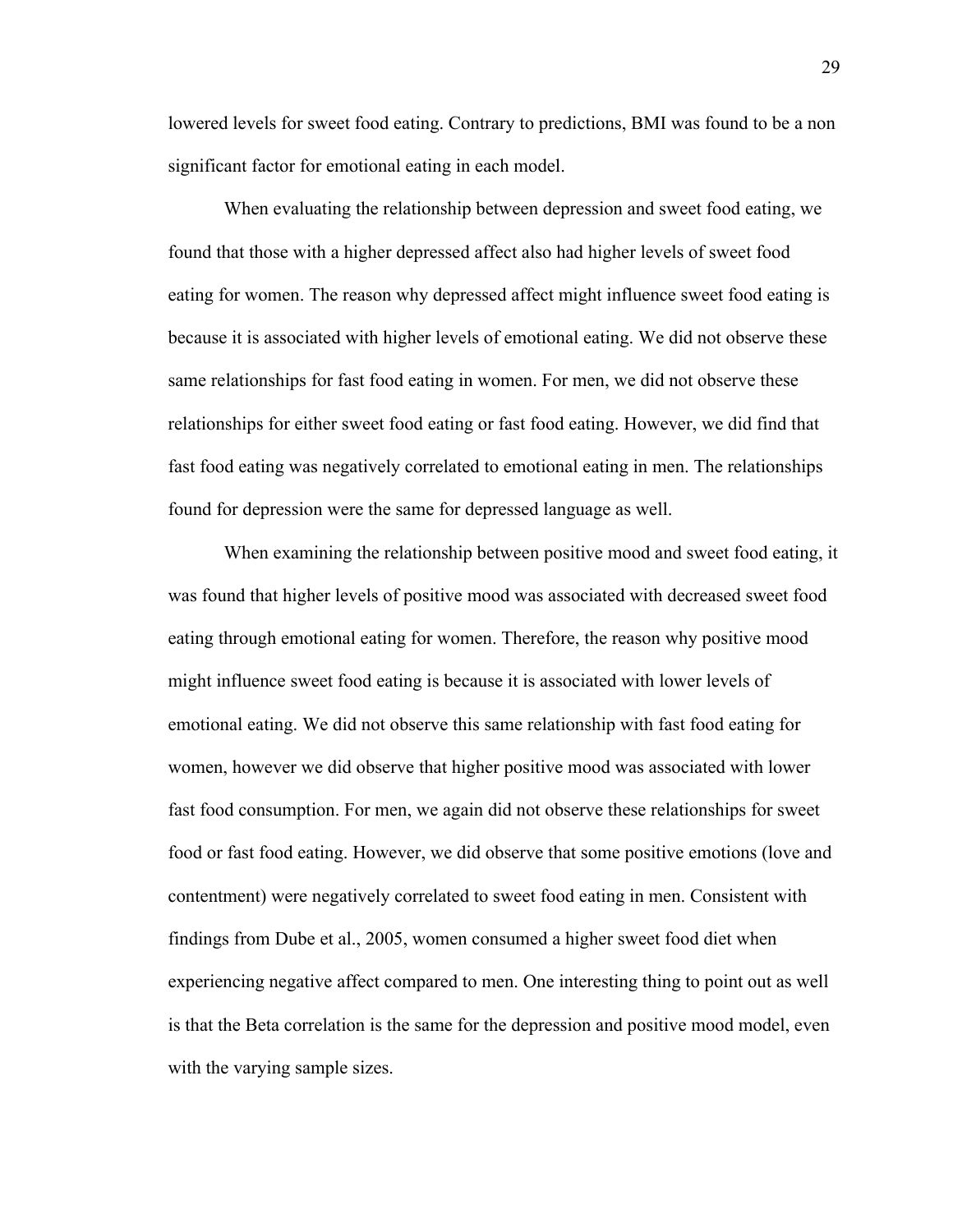There are a few potential problems with this current research. First, having only 35 men in the study, we cannot be as confident in their results compared to women. Therefore the relationships depicted in each model may not be representative of the population for men. Also, due to complications within the lab, participants in 2012 were asked to give a written essay on the same prompts instead of a speech. While transcribing, the written essays were significantly shorter than the speeches, which affected our sample size for depressed language. Also, due to a low return rate for session two, the sample size for depressed language at time 2 was lower than expected.

Limitations to the results of the current research may be due to missing data, as not every participant responded to every item in each questionnaire. Due to missing data on some critical variables, some women had to be cut from this study, giving us a lower overall sample size (*N*=196). There was also missing data for BDI, leading sample sizes for this measure to be lower as well (*N*=107). Furthermore, only using women in each model cut sample sizes even lower. Another limitation to the current research is that it is important to note that these are all correlational effects or relationships, not direct causes.

Despite these flaws, the results of this current research propose important messages. Even at low levels of depression, we still see effects in this sample. Most participants were considered not depressed according to the BDI clinical cutoff scale, however as depression increased, we still see effects as shown in the results, even though these participants wouldn't necessarily be in treatment. Therefore the next question to ask is whether these results are associated with just a negative mood effect, or would these correlations be even stronger with a clinical sample? Further research in this domain could help indicate this relationship. Also, although the sample size for men was very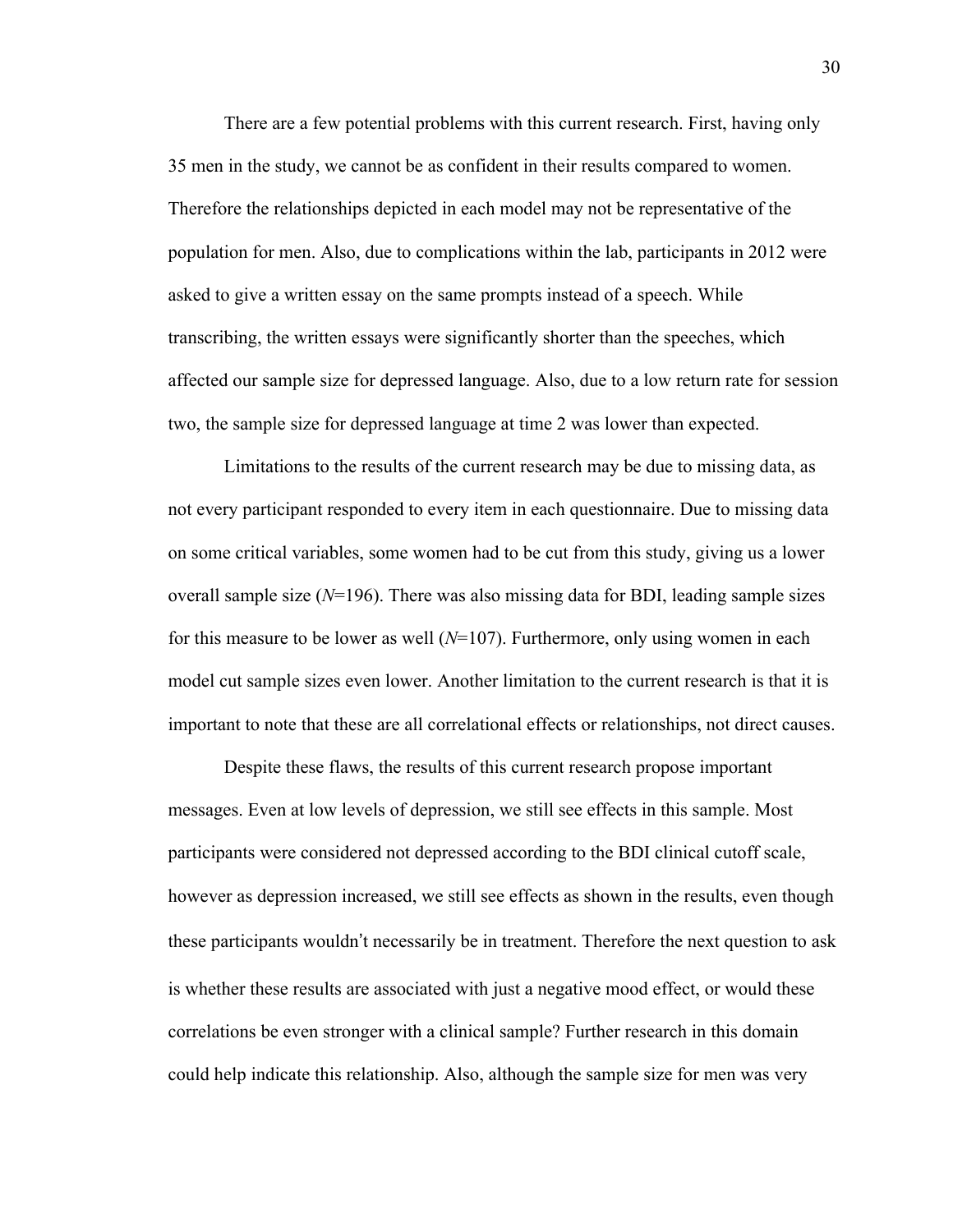small, they showed lower levels in emotional eating. Therefore it is hard to tell if these results are due to a lower sample size or if emotional eating is differently associated with mood for men compared to women. A bigger sample size would give us more definitive results, which could also be depicted in further research.

Given the high prevalence of depression among college students, it is imperative that research increase on this topic and intervention become more apparent among college campuses. Depression is a well-documented public health concern in today's U.S college population, therefore, detecting the onset of depression, especially among college students is critical. This current research provided different outlets to identify and define depression through language use, specifically pronoun use. Pronoun use may be an overlooked linguistic dimension that could have important meaning for researchers in health and social psychology. Pennebaker and Lay (2002) found that pronouns are markers of self-versus group identity (I versus we) and how people focus on or relate to others, which gives us another outlet to help us better identify those who are depressed versus non depressed. In sum, the current research demonstrates that among female college students moderate to low levels of depression, depressed language use, and low levels of positive affect can all lead to emotional eating of sweet foods.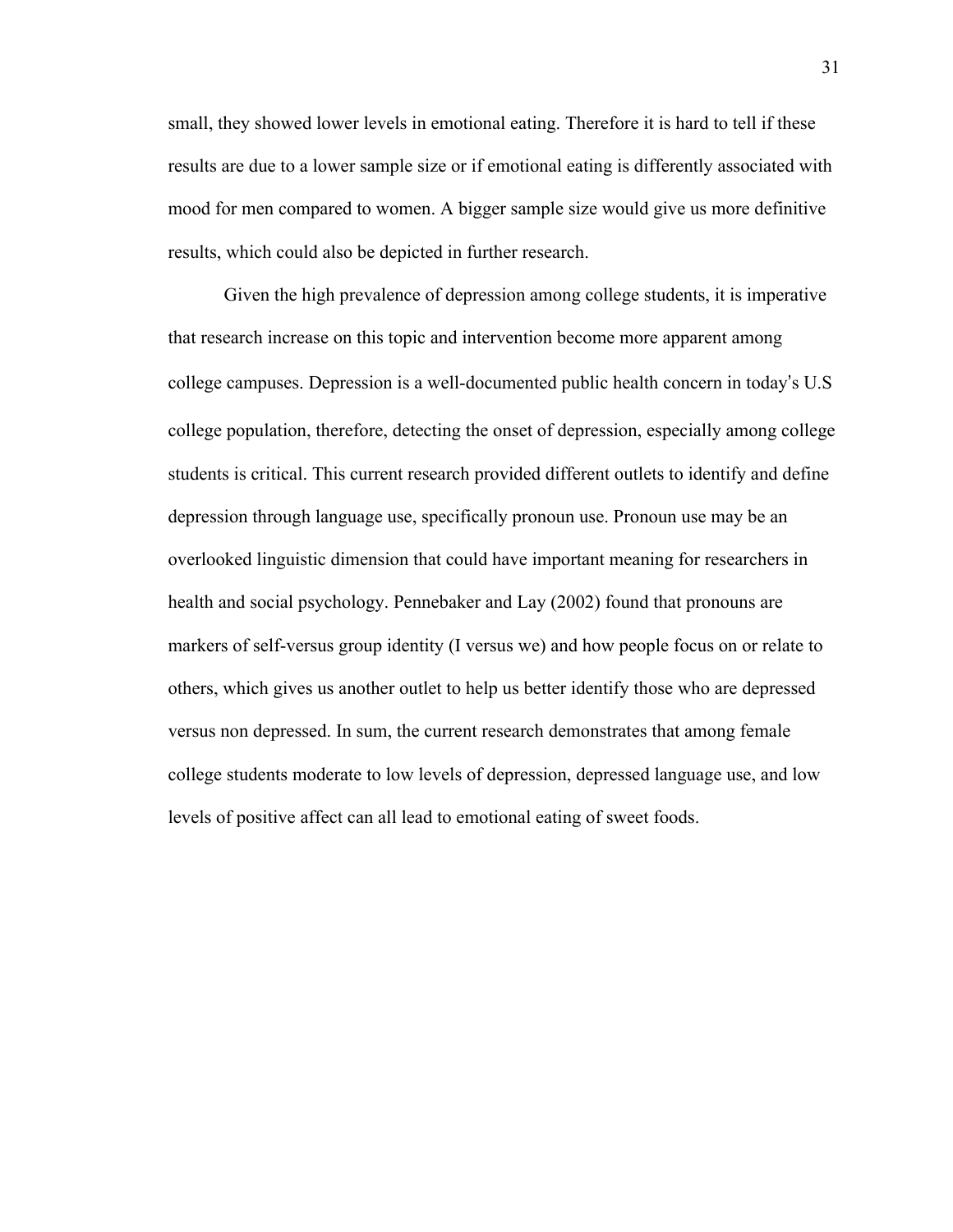#### **References**

- aan het Rot, M., Mathew, S. J., & Charney, D. S. (2009). Neurobiological mechanisms in major depressive disorder. *Canadian Medical Association Journal,* 180(3), 305-313. doi:10.1503/cmaj.080697
- Abel MS, McCandless DW (1992). "The kindling model of epilepsy" Adams RN, Baker GB, Baker JM, Bateson AN, Boisvert DPJ, Boulton AA, et al. *Neuromethods: Animal Models of Neurological Disease,* 153–155, Totowa, NJ: Humana Press.
- Alloy, L. B., Abramson, L. Y., Whitehouse, W. G., Hogan, M. E., Panzarella, C., & Rose, D. T. (2006). Prospective incidence of first onsets and recurrences of depression in individuals at high and low cognitive risk for depression. *Journal of Abnormal Psychology*, 115, 145–156.
- Anand, A., Li, Y., Wang, Y., Wu, J., Gao, S., Bukhari, L., & Lowe, M. J. (2005). Activity and Connectivity of Brain Mood Regulating Circuit in Depression: A Functional Magnetic Resonance Study. *Biological Psychiatry*, *57*(10), 1079-1088. doi:10.1016/j.biopsych.2005.02.021
- Arnett, J. J. (2000). Emerging adulthood: A theory of development from the late teens through the twenties. *American Psychologist*, 55, 469–480.
- Baddeley, J. L., Daniel, G. R., & Pennebaker, J. W. (2011). How Henry Hellyer's use of language foretold his suicide. Crisis: *The Journal of Crisis Intervention and Suicide Prevention,* 32(5), 288.
- Barlow, D. H. (1988). *Anxiety and its disorders: The nature and treatment of anxiety and panic.* New York, NY: Guilford Press.
- Beck, A. T. (1997). The past and future of cognitive therapy. *Journal Of Psychotherapy Practice & Research*, *6*(4), 276-284.
- Beck AT, Steer RA, Ball R, Ranieri W (December 1996). "Comparison of Beck Depression Inventories -IA and -II in psychiatric outpatients". *Journal of Personality Assessment,* 67 (3): 588–97. doi:10.1207/s15327752jpa6703\_13. PMID 8991972. Retrieved 2008-10-30.
- Beck, A. T., Rush, J. A., Shaw, B. F., & Emery, G. (1979). *Cognitive therapy of depression*. New York, NY: Guilford Press.
- Bertram E (2007). The relevance of kindling for human epilepsy. *Epilepsia,* 48 (Supplement 2): 65–74.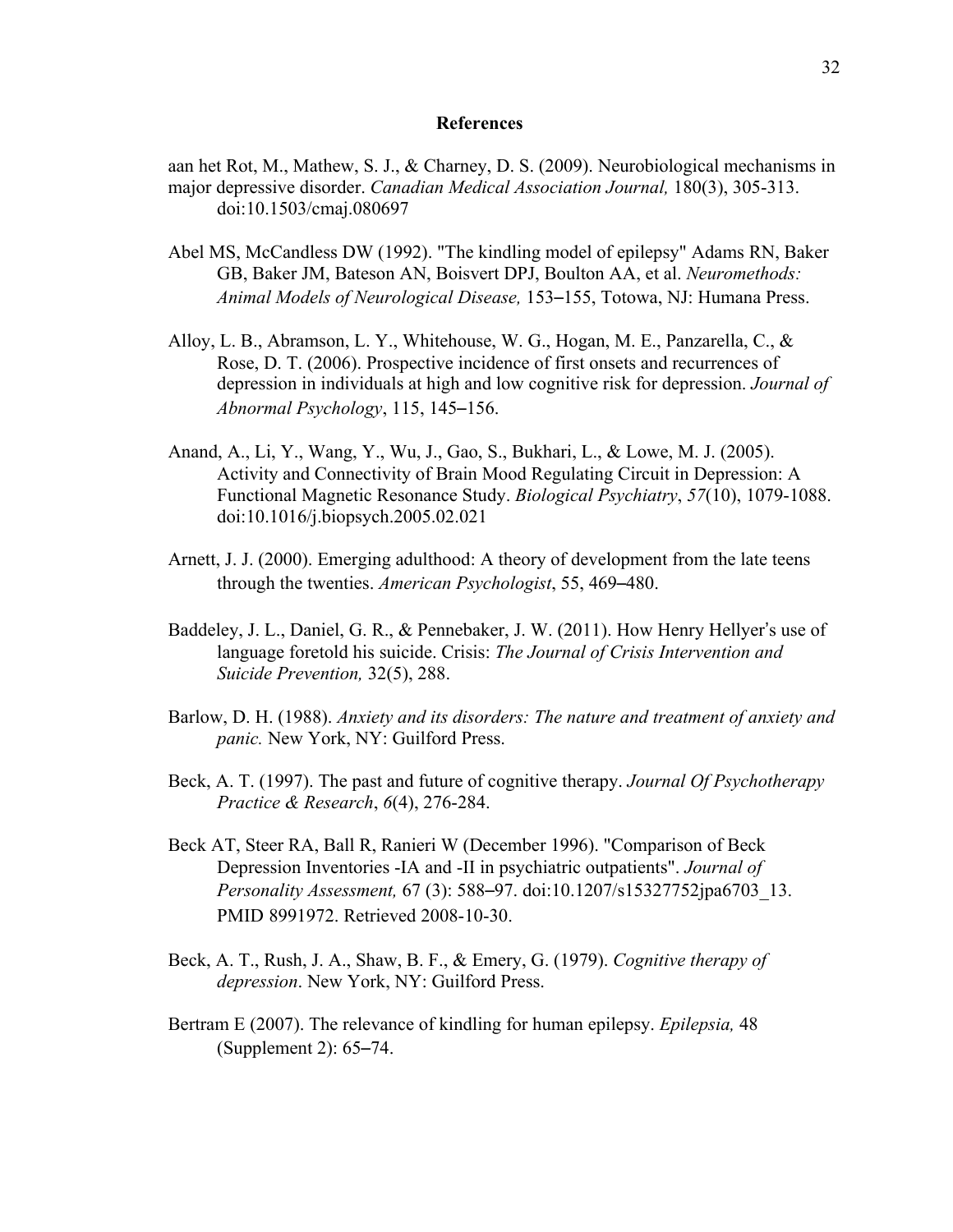- Bucci W, Freedman N. 1981. The language of depression. *Bulletin of the Menninger Clinic,* 45:334-58
- Burcusa, S. L., & Iacono, W. G. (2007). Risk for recurrence in depression. *Clinical Psychology Review, 27,* 959–985. doi:10.1016/j.cpr.2007.02 .005
- Bylsma, L. M., Taylor-Clift, A., & Rottenberg, J. (2011). Emotional reactivity to daily events in major and minor depression. *Journal of Abnormal Psychology*, 120, 155– 167
- Carver, C. S., & Scheier, M. F. (1998). *On the self-regulation of behavior*. New York, NY: Cambridge University Press.
- Christensen, L., & Somers, S. (1996). Comparison of nutrient intake among depressed and nondepressed individuals. *International Journal Of Eating Disorders*, *20*(1), 105-109. doi:10.1002/(SICI)1098-108X(199607)20:1<105::AID-EAT12>3.0.CO;2-3
- Drum, D. J., & Baron, A. (1998, November). *Highlights of the Research Consortium Outcomes Project.* Paper presented at the annual meeting of the Research Consortium of Counseling and Psychological Services in Higher Education, Santa Fe, NM.
- Dubé, L., LeBel, J. L., & Lu, J. (2005). Affect asymmetry and comfort food consumption. *Physiology & Behavior*, *86*(4), 559- 567.doi:10.1016/j.physbeh.2005.08.023
- Eisenberg D, Golberstein E, Gollust SE. Help-seeking and access to mental health care in a university student population. *Med Care*. 2007 Jul;45(7):594–601. PubMed PMID: 17571007.
- Erikson, E. H. (1968). *Identity: Youth and crisis*. New York, NY: Norton.
- Freud S. 1901 *Psychopathology of Everyday Life*. New York: Basic Books.
- Furr, S. R., Westefeld, J. S., McConnell, G. N., & Jenkins, J. M. (2001). Suicide and depression among college students: A decade later. *Professional Psychology: Research and Practice*, 32(1), 97.
- Gallagher R: National Survey of Counsel-ing Center Directors, Alexandria, Va, *International Association of Counseling Services*, 2008. Retrieved from http://www.iacsinc.org
- Garlow SJ, Rosenberg J, Moore JD, Haas AP, Koestner B, Hendin H, Nemeroff CB. Depression, desperation, and suicidal ideation in college students: results from the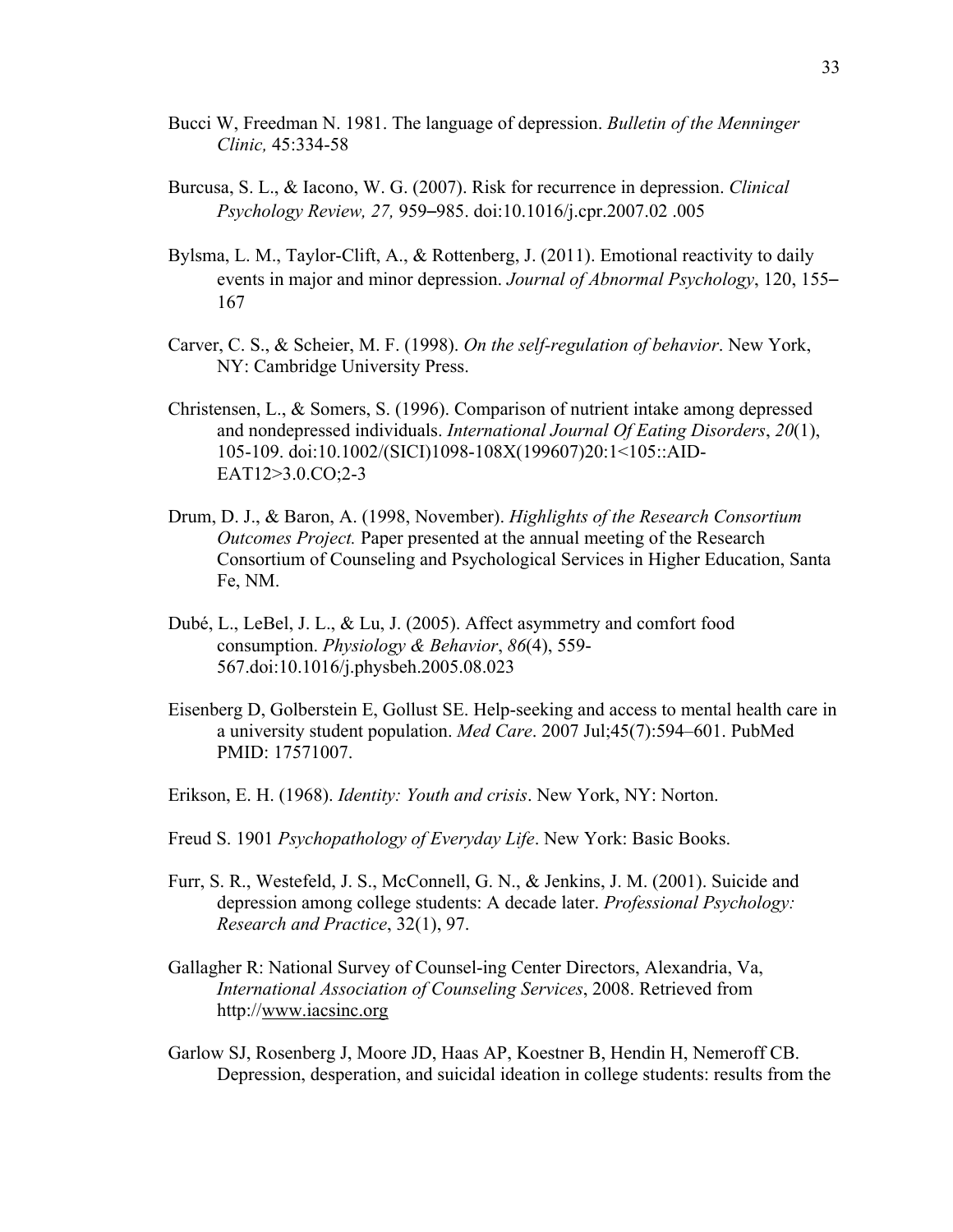American Foundation for Suicide Prevention College Screening Project at Emory University. *Depress Anxiety*. 2008;25(6):482–8. PubMed PMID: 17559087.

- Geliebter, A. and A versa, A. (1991) Eating in response to emotional states and situations in overweight, normal weight and underweight individuals. *International Journal of Obese,* 15, 9.
- Goetzel RZ, Hawkins K, Ozminkowski RJ, Wang S. (2003). The health and productivity cost burden of the "top 10" physical and mental health conditions affecting six large U.S. employers in 1999*. Journal of Occupational and Environmental Medicine,* 45:5–14.
- Grover, M. (2012, December). Depression Definition What is the definition of depression?. *Depression Diagnosis*. Retrieved from http://toodepressed.com/depression diagnosis/depression-definition/
- Hayes, A. F. (2013). Introduction to mediation, moderation, and conditional process analysis. *New York: Guilford Press.* Retrieved from http://www.guilford.com/p/hayes3
- Heiligenstein, E., Guenther, G., Hsu, K., & Herman, K. (1996). Depression and academic impairment in college students. *Journal of American College Health*, 45(2), 59-64.
- Heppner, P. P., Kivlighan, D. M., Good, G. E., Roehlke, H. J., Hills, H. I., & Ashby, J. S. (1994). Presenting problems of university counseling center clients: A snapshot and multivariate classification scheme. *Journal of Counseling Psychology*, 41, 315-324.
- Kayman, S., Bruvold, W. and Stern, J. (1990) Maintenance and relapse after weight loss in women: behavioral aspects. *American Journal of Clinical Nutrition*, 52, 800- 807.
- Kessler RC, Berglund P, Demler O, Jin R, Koretz D, Merikangas KR, Rush AJ, Walters EE, Wang PS. (2003). The epidemiology of major depressive disorder: results from the National Comorbidity Survey Replication (NCS-R). *Journal of the American Medical Association*, 289(23):3095-105.
- Lacan J. (1968). *The Language of the Self: The Function of Language in Psychoanalysis*. Baltimore: Johns Hopkins Press.
- Leibenluft, E., Fiero, P.L., Bartko, J.J., Moul, D.E. & Rosenthal, N.E. (1993). Depressive symptoms and the self-reported use of alcohol, caffeine, and carbohydrates in normal volunteers and four groups of psychiatric out- patients. *American Journal of Psychiatry*, 150, 294-301.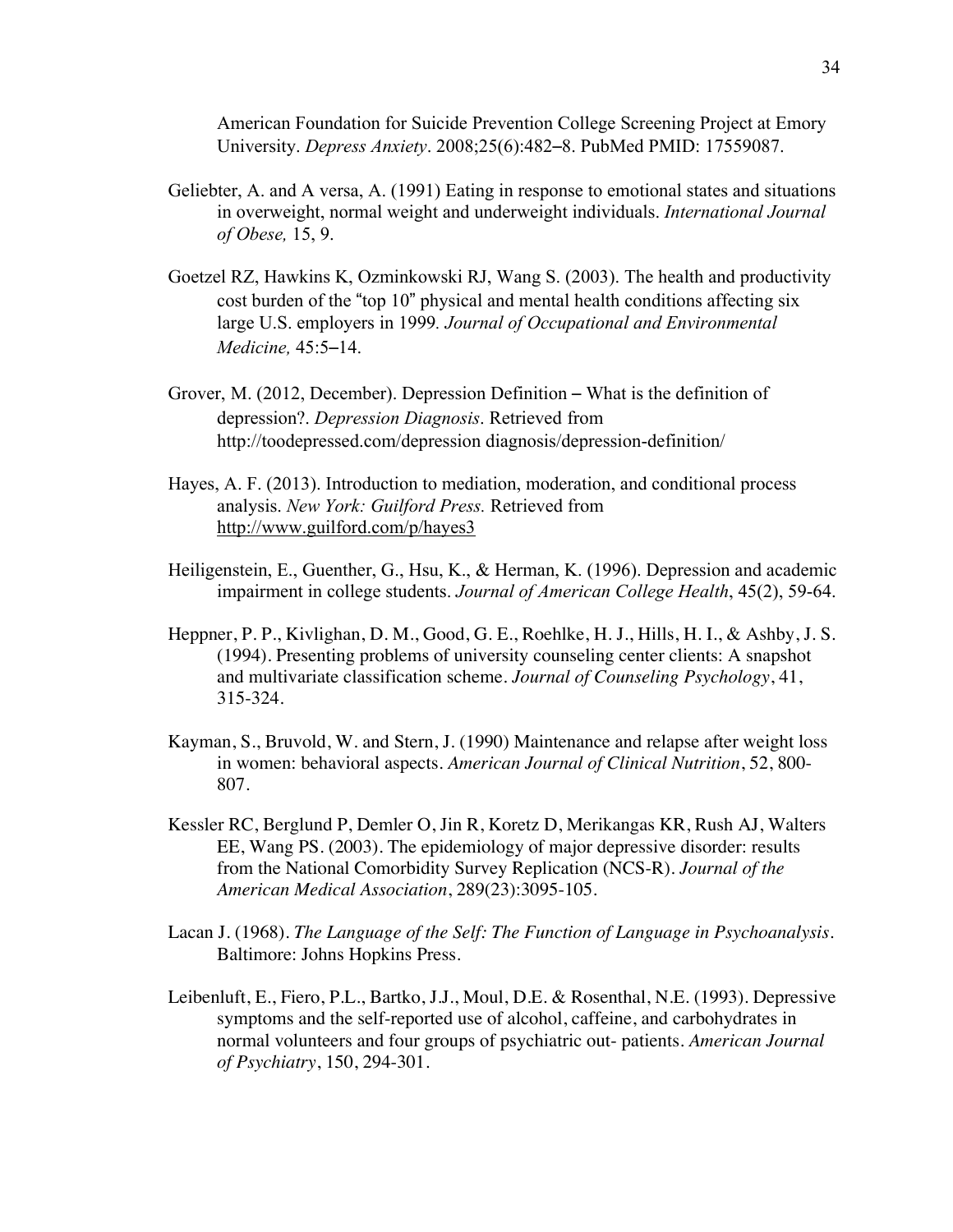- Maletic, V., Robinson, M., Oakes, T., Iyengar, S., Ball, S. G., & Russell, J. (2007). Neurobiology of depression: An integrated view of key findings. *International Journal of Clinical Practice*, 61(12), 2030–2040.
- Mathers, C., Boerma, T., & Fat, D. (2008). The global burden of disease: 2004 update. Geneva, Switzerland: *World Health Organization*. Retrieved from http://www.who.int/healthinfo/global\_burden\_disease/GBD\_report\_2004update\_fu ll.pdf
- Nyer, M., Holt, D. J., Pedrelli, P., Fava, M., Ameral, V., Cassiello, C. F., & Farabaugh, A. (2013). Factors that distinguish college students with depressive symptoms with and without suicidal thoughts. *Annals Of Clinical Psychiatry*, 25(1), 41-49.
- O'Grady, M. A., Tennen, H., & Armeli, S. (2010). Depression history, depression vulnerability and the experience of everyday negative events. *Journal of Social and Clinical Psychology, 29,* 949–974. doi:10.1521/ jscp.2010.29.9.949
- Ong, A. D., Bergeman, C. S., Bisconti, T. L., & Wallace, K. A. (2006). Psychological resilience, positive emotions, and successful adaptation to stress in later life. *Journal of Personality and Social Psychology, 91,* 730–749. doi:10.1037/0022- 3514.91.4.730
- Pennebaker, J. W., Mehl, M. R., & Niederhoffer, K. G. (2003). Psychological aspects of natural language use: Our words, our selves. *Annual Review Of Psychology*, 54547-577.
- Pennebaker, J. W., & Lay, T. C. (2002). Language use and personality during crises: Analyses of Mayor Rudolph Giuliani's press conferences. *Journal Of Research In Personality*, *36*(3), 271-282. doi:10.1006/jrpe.2002.2349
- Pennebaker J.W., King L.A. (1999). Linguistic styles: language use as an individual difference. *Journal of Personality and Social Psychology*, 77:1296-312.
- Pennebaker, J. W., Mayne, T. J., & Francis, M. E. (1997). Linguistic predictors of adaptive bereavement*. Journal of Personality and Social Psychology*, 72(4), 863.
- Potischman, N., Carroll, R. J., Iturria, S., Mittl, B., Curtin, J., Thompson, F. and Brinton,L. (1999). Comparison of the 60- and 100-item NCI-Block questionnaires with validation data*. Nutrition and Cancer*, 34, 70-75.
- Pruchno, R. A., & Meeks, S. (2004). Health-related stress, affect, and depressive symptoms experienced by caregiving mothers of adults with a developmental disability. *Psychology and Aging, 19,* 394 – 401. doi: 10.1037/0882-7974.19.3.394
- Ressler, K. J., & Mayberg, H. S. (2007). Targeting abnormal neural circuits in mood and anxiety disorders: From the laboratory to the clinic. *Nature Neuroscience*, *10*(9), 1116-1124. doi:10.1038/nn1944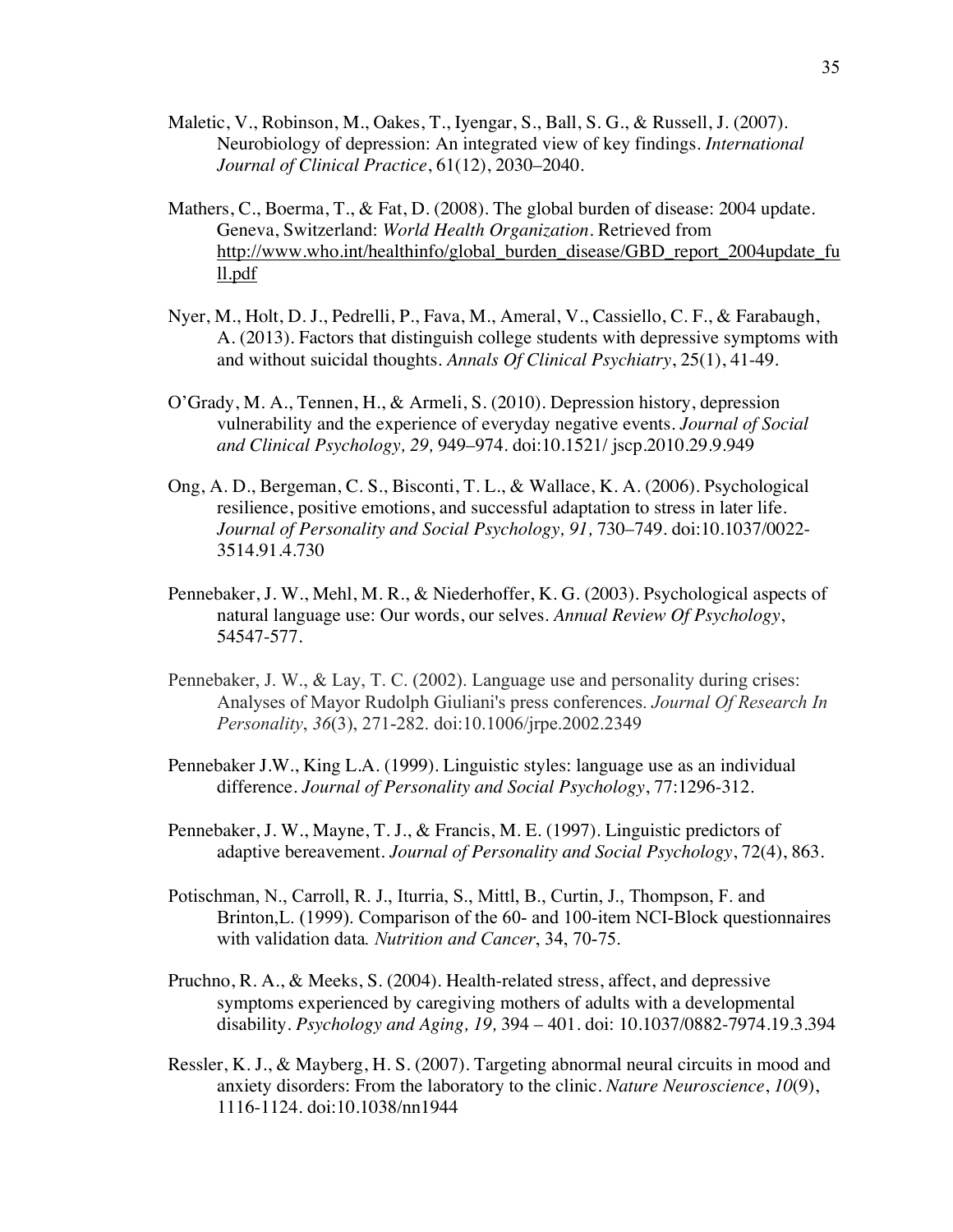- Ricoeur P. 1976. *Interpretation Theory: Discourse and the Surplus of Meaning*. Fort Worth, TX: Texas Christian Univ. Press
- Roberts, B. W., & Mroczek, D. (2008). Personality change in adulthood. *Current Directions in Psychological Science*, 17, 31–35.
- Rude, S. S., Gortner, E., & Pennebaker, J. W. (2004). Language use of depressed and depression-vulnerable college students. *Cognition And Emotion*, 18(8), 1121-1133.
- Ruiz-Tiben E, Hopkins DR. (2006). Dracunculiasis (Guinea worm disease) eradication. *Advances in Parasitology*, 61:275–309.
- Schwartz, A. J., & Whitaker, L. C. (1990). Suicide among college students: Assessment, treatment, and intervention. In S. J. Blumenthal & D. J. Kupfer (Eds.), Suicide over the life cycle: Risk factors, assessment, and treatment of suicidal patients. Washington, DC: *American Psychiatric Press*.
- Shiota, M. N., Keltner, D., & John, O. P. (2006). Positive emotion dispositions differentially associated with Big Five personality and attachment style. *The Journal Of Positive Psychology*, *1*(2), 61-71. doi:10.1080/17439760500510833
- Tartakovsky, M. (2008). Depression and Anxiety Among College Students. *Psych Central*. Retrieved from http://psychcentral.com/lib/depression-and-anxietyamong-college-students/0001425
- Van Strien, T., Frijters, J. E., Bergers, G. P., & Defares, P. B. (1986). The Dutch Eating Behavior Questionnaire (DEBQ) for assessment of restrained, emotional, and external eating behavior. *International Journal Of Eating Disorders*, *5*(2), 295- 315.
- Verschuur, M. J., Eurelings-Bontekoe, E. M., & Spinhoven, P. (2004). Associations among homesickness, anger, anxiety, and depression. *Psychological Reports*, 94(3,Pt2), 1155-1170.
- Wang PS, Lane M, Olfson M, Pincus HA, Wells KB, Kessler RC. (2005). Twelve-month use of mental health services in the united states: results from the National Comorbidity Survey Replication. *Archives of General Psychiatry*, 62:629–40.
- Watts SJ. (1987). Dracunculiasis in Africa: its geographic extent, incidence, and at-risk population. *American Journal of Tropical Medicine and Hygiene*, 37:119–25.
- Weingarten, H.P. & Elston, D. (1990). The phenomenology of food cravings. *Appetite* ,15, 231-246.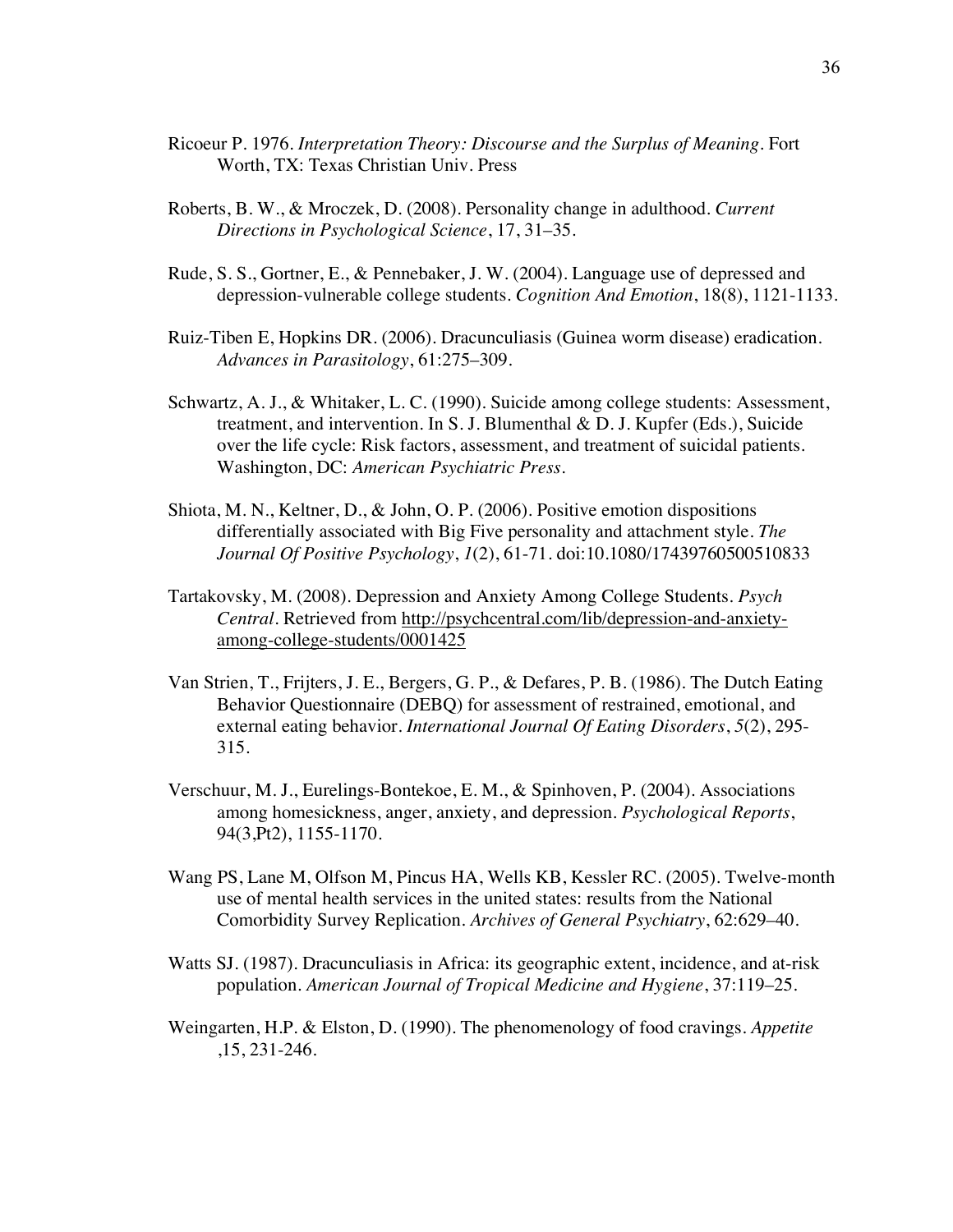- Weingarten, H.P. & Elston, D. (1991). Food cravings in a college population. *Appetite* 17, 167-175.
- Westefeld, J. S., & Furr, S. R. (1987). Suicide and depression among college students. *Professional Psychology: Research and Practice*, 18, 119–123.
- Wichers, M., Geschwind, N., van Os., J., & Peeters, F. (2010). Scars in depression: Is a conceptual shift necessary to solve the puzzle*? Psychological Medicine*, 40, 359– 365.
- Wichers, M., Myin-Germeys, I., Jacobs, N., Peeters, F., Kenis, G., Derom, C., van Os, J. (2007). Evidence from moment-to-moment variation in positive emotions buffer genetic risk for depression: A momentary assessment twin study. *Acta Psychiatrica Scandinavica, 115,* 451–457. doi:10.1111/j.1600-0447.2006.00924.x
- Zautra, A. J., Affleck, G. G., Tennen, H., Reich, J. W., & Davis, M. C. (2005). Dynamic approaches to emotions and stress in everyday life: Bolger and Zuckerman reloaded with positive as well as negative affects. *Journal of Personality, 73,* 1511–1538. doi:10.1111/j.0022-3506.2005 .00357.